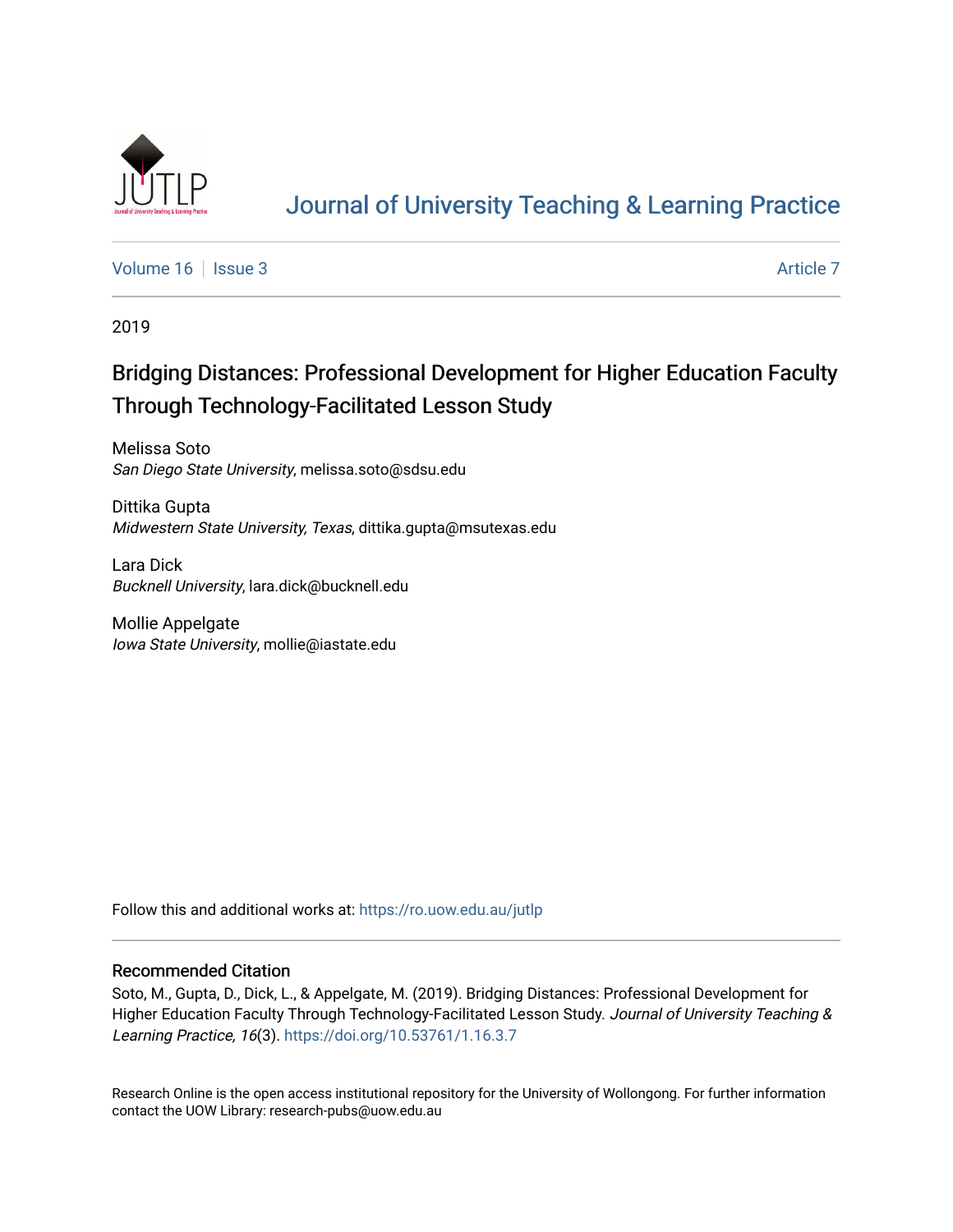## Bridging Distances: Professional Development for Higher Education Faculty Through Technology-Facilitated Lesson Study

## Abstract

Higher education faculty benefit from participating in communities of practice focused on developing and improving their own instruction. However, collaborators with common interests are not always located at the same physical location. In this article, we share how participation in a technology-facilitated lesson study provided the means for five higher education faculty across the U.S. to engage in professional development and evolve into a virtual community of practice. Through the use of synchronous and asynchronous communication technology, we formulated goals, planned a common lesson, conducted research on our students' learning, and reflected on our own teaching practice. For this paper, we share how the process of technology-facilitated lesson study provided professional learning for us as individuals.

## Keywords

Professional Development, Lesson Study, Mathematics Teacher Educators, Technology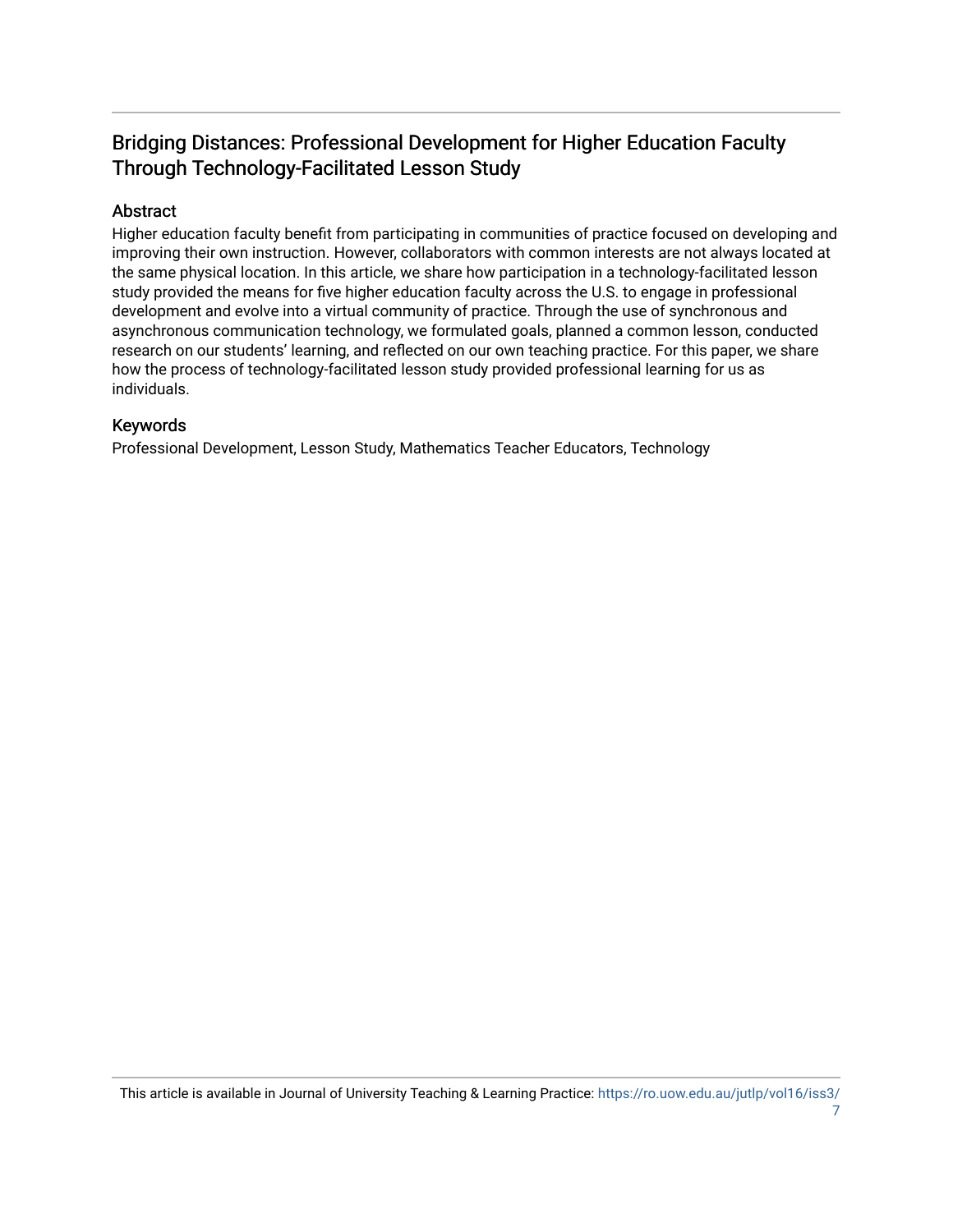

# [Journal of University Teaching & Learning Practice](https://ro.uow.edu.au/jutlp)

[Volume 16](https://ro.uow.edu.au/jutlp/vol16) | [Issue 3](https://ro.uow.edu.au/jutlp/vol16/iss3) Article 7

2019

# Bridging Distances: Professional Development for Higher Education Faculty Through Technology-Facilitated Lesson Study

Melissa Soto San Diego State University, melissa.soto@sdsu.edu

Dittika Gupta Midwestern State University, Texas, dittika.gupta@msutexas.edu

Lara Dick Bucknell University, lara.dick@bucknell.edu

Mollie Appelgate Iowa State University, mollie@iastate.edu

Follow this and additional works at: [https://ro.uow.edu.au/jutlp](https://ro.uow.edu.au/jutlp?utm_source=ro.uow.edu.au%2Fjutlp%2Fvol16%2Fiss3%2F7&utm_medium=PDF&utm_campaign=PDFCoverPages) 

### Recommended Citation

Soto, M., Gupta, D., Dick, L., & Appelgate, M. (2019). Bridging Distances: Professional Development for Higher Education Faculty Through Technology-Facilitated Lesson Study. Journal of University Teaching & Learning Practice, 16(3). [https://ro.uow.edu.au/jutlp/vol16/iss3/7](https://ro.uow.edu.au/jutlp/vol16/iss3/7?utm_source=ro.uow.edu.au%2Fjutlp%2Fvol16%2Fiss3%2F7&utm_medium=PDF&utm_campaign=PDFCoverPages)

Research Online is the open access institutional repository for the University of Wollongong. For further information contact the UOW Library: research-pubs@uow.edu.au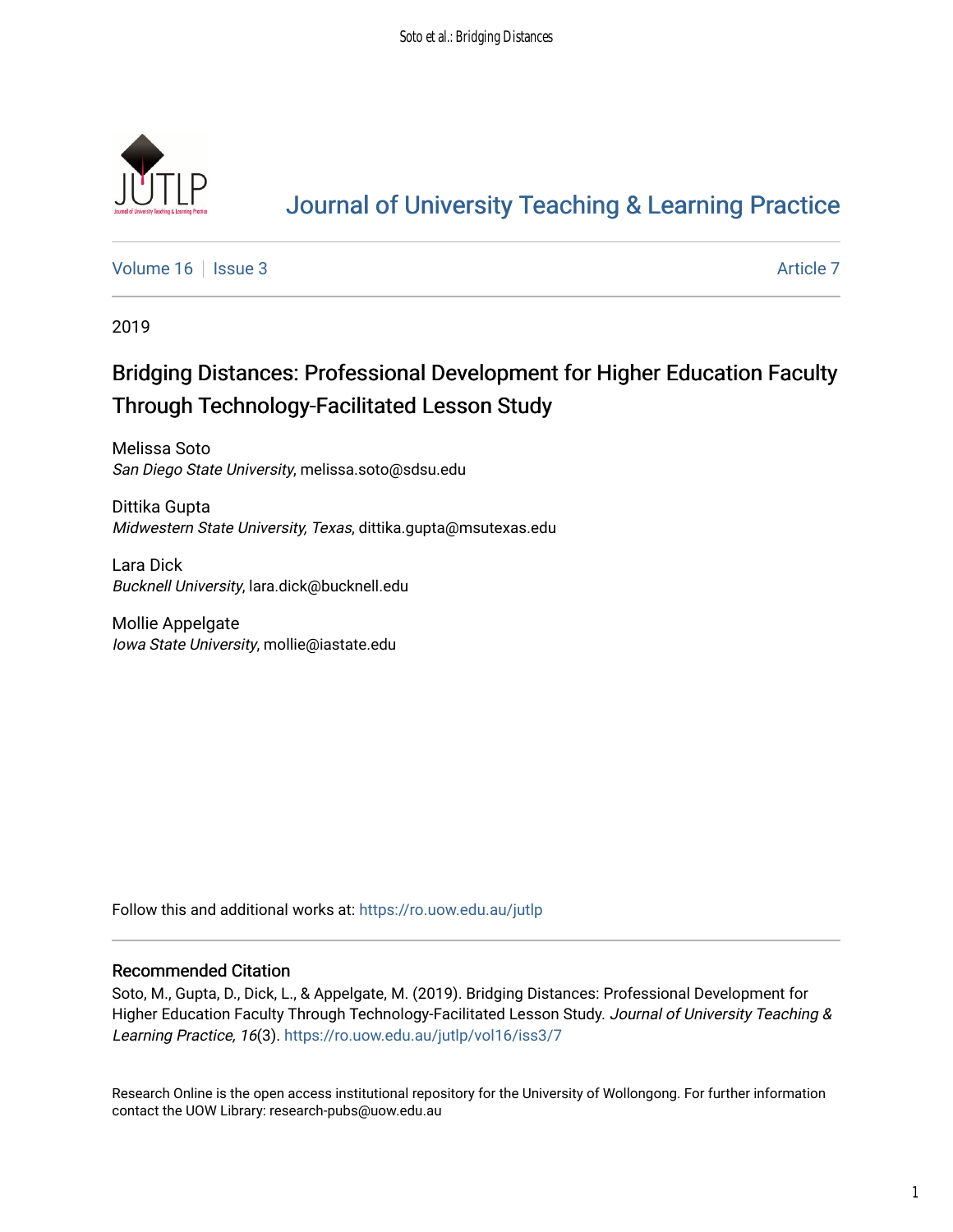## Bridging Distances: Professional Development for Higher Education Faculty Through Technology-Facilitated Lesson Study

## Abstract

Higher education faculty benefit from participating in communities of practice focused on developing and improving their own instruction. However, collaborators with common interests are not always located at the same physical location. In this article, we share how participation in a technology-facilitated lesson study provided the means for five higher education faculty across the U.S. to engage in professional development and evolve into a virtual community of practice. Through the use of synchronous and asynchronous communication technology, we formulated goals, planned a common lesson, conducted research on our students' learning, and reflected on our own teaching practice. For this paper, we share how the process of technology-facilitated lesson study provided professional learning for us as individuals.

## Keywords

Professional Development, Lesson Study, Mathematics Teacher Educators, Technology

This article is available in Journal of University Teaching & Learning Practice: [https://ro.uow.edu.au/jutlp/vol16/iss3/](https://ro.uow.edu.au/jutlp/vol16/iss3/7) [7](https://ro.uow.edu.au/jutlp/vol16/iss3/7)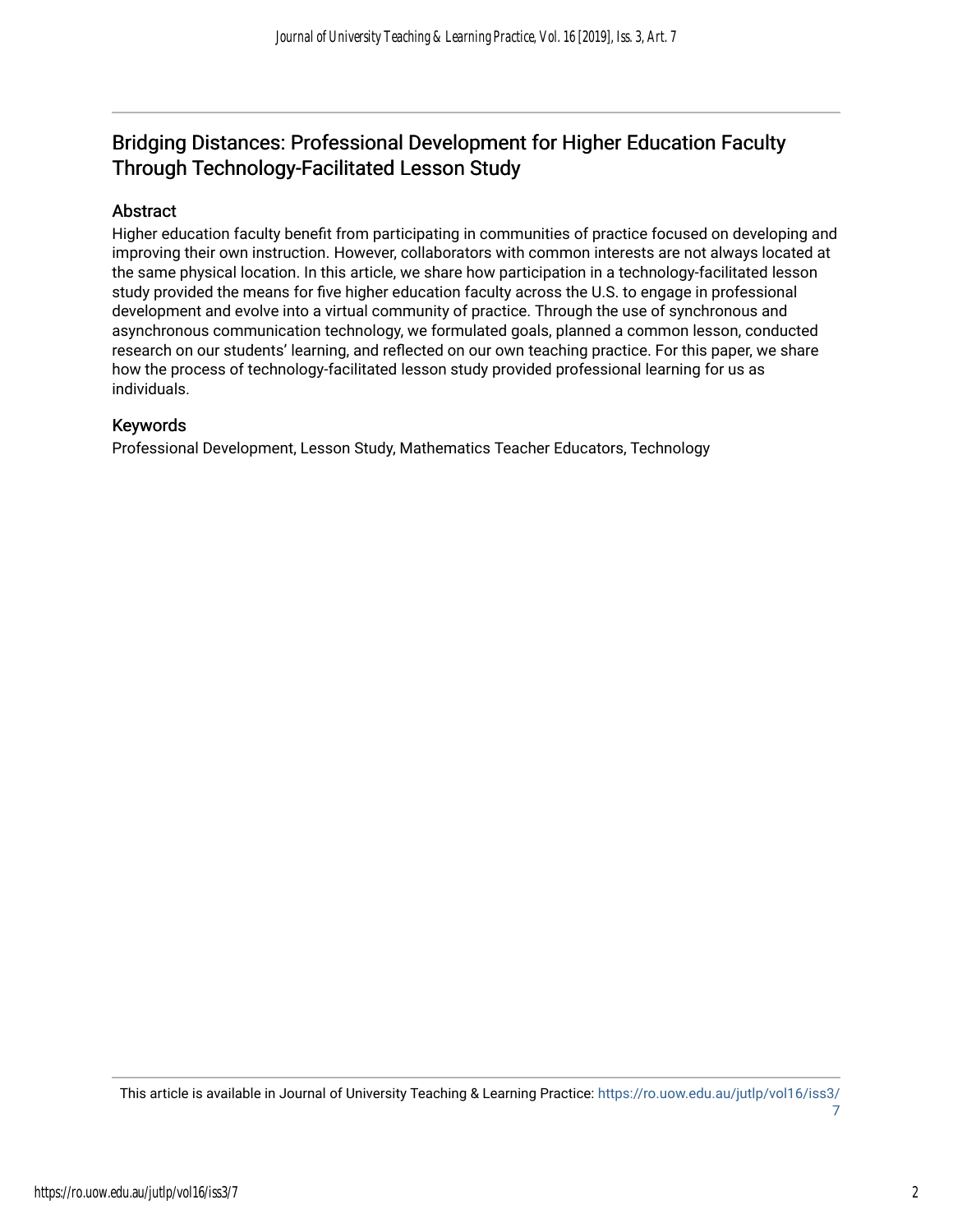## **Introduction**

Lesson study, a form of teacher professional development, has been used mostly in K-12 settings with teachers in the same physical location. Uchiyama and Radin (2009) discussed the benefits of participating in a lesson study, such as collaboration, collegiality and increased instructional motivation. These benefits are perhaps more imperative in a higher-education setting, where faculty members' expectations for tenure may not provide time and opportunities to collaboratively analyse student learning outcomes (Uchiyama & Radin 2009; Demir, Czerniak & Hart 2013; Chenault 2017). This is further compounded by the fact that at some locations, especially in higher education, there is seldom more than one content specialist. To overcome some of these barriers to collaboration, we, a group of five early-career higher-education faculty, specifically mathematics teacher educators (MTEs), chose to use lesson study for our professional development. As we were located in different states across the US, meeting physically was not possible. Hence technological tools helped to facilitate the lesson-study process. Technology allowed us to bridge our geographical distances to establish and maintain a collaborative network, which has continued beyond our lesson-study implementation. In this paper, we focus on how technology facilitated the lesson-study to support our professional development as early-career higher-education faculty.

## **Literature review**

We first introduce the concept of communities of practice, with a focus on higher education and virtual communities of practice. We then review the literature on lesson study, with a focus on higher education, and provide an example of a virtual lesson study.

#### *Communities of practice*

In university settings, learning is often considered an individual endeavor. However, Lave and Wenger (1991) proposed that learning is situated within a community, and that it occurs when learners are deepening their participation in communities focused on a particular domain; this came to be known as a community of practice.

A community of practice (CoP) consists of a group of people who regularly convene to discuss topics of mutual interest, share information and practices and create new relationships of value (Wenger, McDermott & Snyder 2002). However, communities of practice differ from teams in that CoPs are not solely focused on accomplishing a task, but rather come together in partnership rooted in a domain of practice (Farnsworth, Kleanthous & Wenger-Trayner 2016). The domain of practice under focus in the current study is teaching future teachers of mathematics. Communities of practice have a rich and varied history in education. However, this paper focuses specifically on higher education-based CoPs and virtual communities of practice.

At the university level, CoPs have been used to support new instructors as well as deepen the practice of experienced faculty members (Williams, Ritter & Bullock 2012). Warhurst (2006) investigated a university-level program in the United Kingdom that organised all new lecturers into cohorts focused on supporting the development of "academic practice". Researchers found that new instructors felt less isolated, and that discussions between instructors within their CoPs were key to developing new pedagogical practices. Other higher-education faculty members have also found learning theory rooted in CoPs to be useful to their development. A study of Australian bioscience faculty members participating in a CoP found that participants felt that it created "a sense of belonging that counterpointed their feelings of academic isolation, and that provided them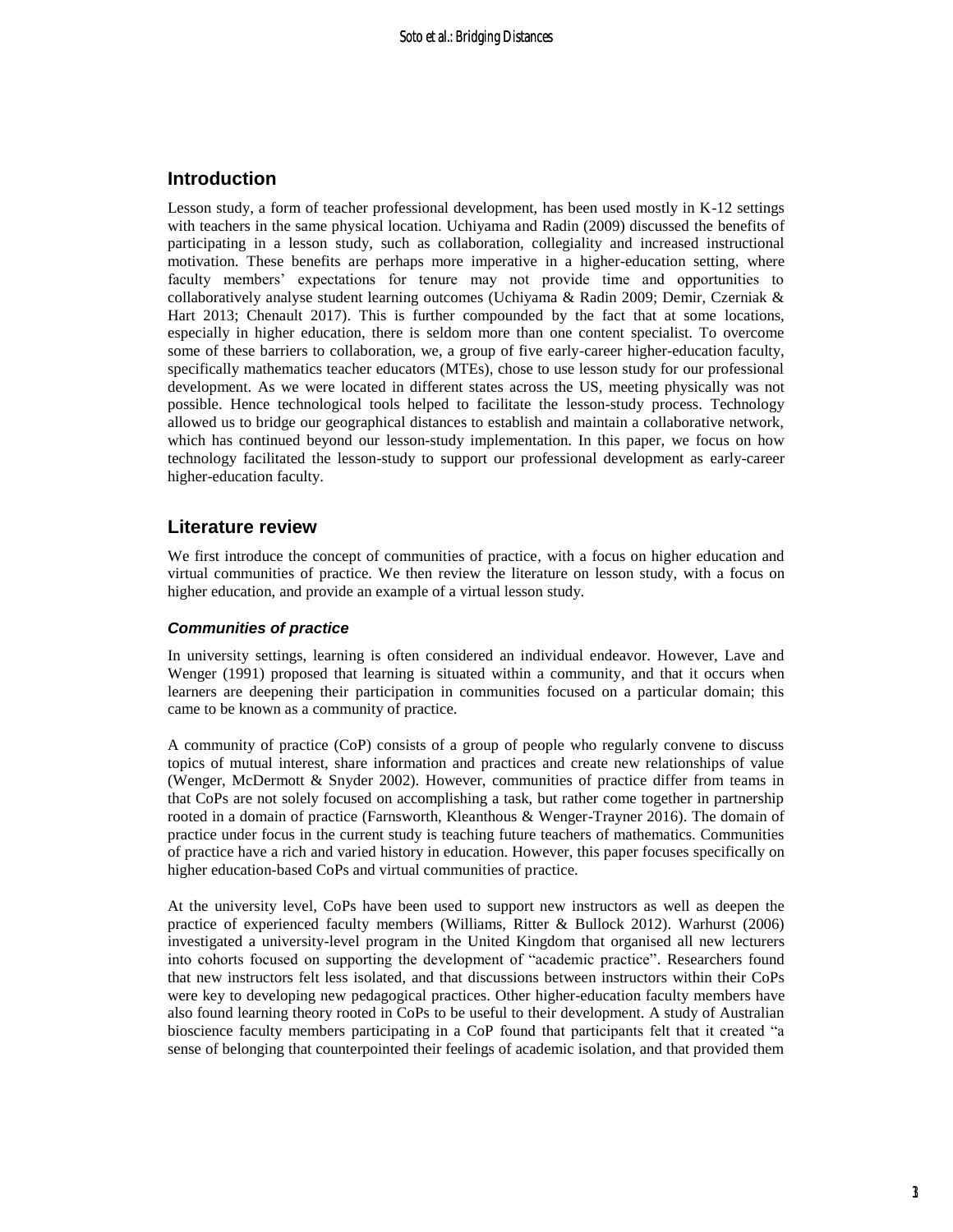with an avenue to engage in educational dialogue, share best practise [sic] in bioscience teaching and support one another in scholarship of teaching and learning" (Flecknoe et al. 2017, p. 13).

In *Digital Habitats,* Wenger, White and Smith (2009) examined how CoPs can develop with the emergence of new technologies. Writing over 10 years ago, they acknowledged that advancements will make online or virtual CoPs increasingly possible. This has indeed come to pass, even within higher education. In McDonald and Cater-Steel's (2017) edited volume on CoPs in higher education, over one-fourth of the chapters include examples of virtual CoPs. Many of the chapters cite the challenges faculty members faced developing teaching practices on their own as one of the reasons for forming CoPs. They found CoPs to be supportive and a source of learning and growth. For example, a study of CoPs that were designed for Australian chemistry instructors from institutes of higher education found that although the culture of chemistry tended to foster an "uncooperative" environment, using synchronous and asynchronous communication avenues (e.g. Skype and email) developed productive CoPs. They explained that "a geographically dispersed but disciplinarily close-knit community can function as a supportive, non-hierarchical CoP based around mentorship, and generate significant social capital" (Schultz & O'Brien 2017, p. 502).

The integration of technology can support CoPs. For example, Conole and Dyke (2004) discussed the benefits of information and communication technologies and asserted that "the communication and collaborative abilities of technology...[offer] the potential for learning enriched by engagement"; they also noted how well it aligns with Wenger's theory of learning with CoP (p. 117). Hoadley (2014) extended this through his investigation of how CoPs can be supported, and provided insight into research on virtual CoPs. He explained that "although one can conceive of technology supporting either the community, or the shared practice, or both, typically scholars have investigated technology's role in supporting the community (i.e. communication) rather than the practice itself" (p. 295). For this paper, we are interested in how the technology supported our professional development of our own teaching practice while we were engaged in the technologyfacilitated lesson study.

#### *Lesson study*

Lesson study is a process of investigating teaching with the goal of instructional improvement; one of its main purposes is to help educators professionally develop through participating in a sustained professional community (Yoshida 2012) – in our case, a purposeful community of practice. The iterative lesson-study process is generally organised into a four-step cycle: (a) study the curriculum and formulate lesson goals, (b) plan a lesson, (c) conduct research lesson and (d) reflect (Lewis, Perry & Hurd 2009; Lewis & Hurd 2011). Since arriving to the US from Japan in the 1990s, lesson study has primarily been used to investigate instruction at the K-12 level, with teachers in a school or district designing and teaching a common lesson and studying the associated student learning. Although traditional lesson studies include participants gathered in the same room to witness the intricacies of the lesson, there have been attempts to broaden what it means to participate in a lesson study through the use of technology, such as video clubs and hybrid structures (e.g. Skultety, Gonzalez & Vargas 2017; Nickerson, Fredenberg & Druken 2014).

Through engaging in video clubs in which high-school teachers videotaped their own lessons or created animated cartoons of lessons, Skultety et al. (2017) found that because videos captured activities in the moment, teacher participants could rewatch, analyse and discuss student learning and lesson modifications in greater detail, which might have been missed during live observations. During a hybrid lesson study with middle-grade teachers, Nickerson et al. (2014) created a website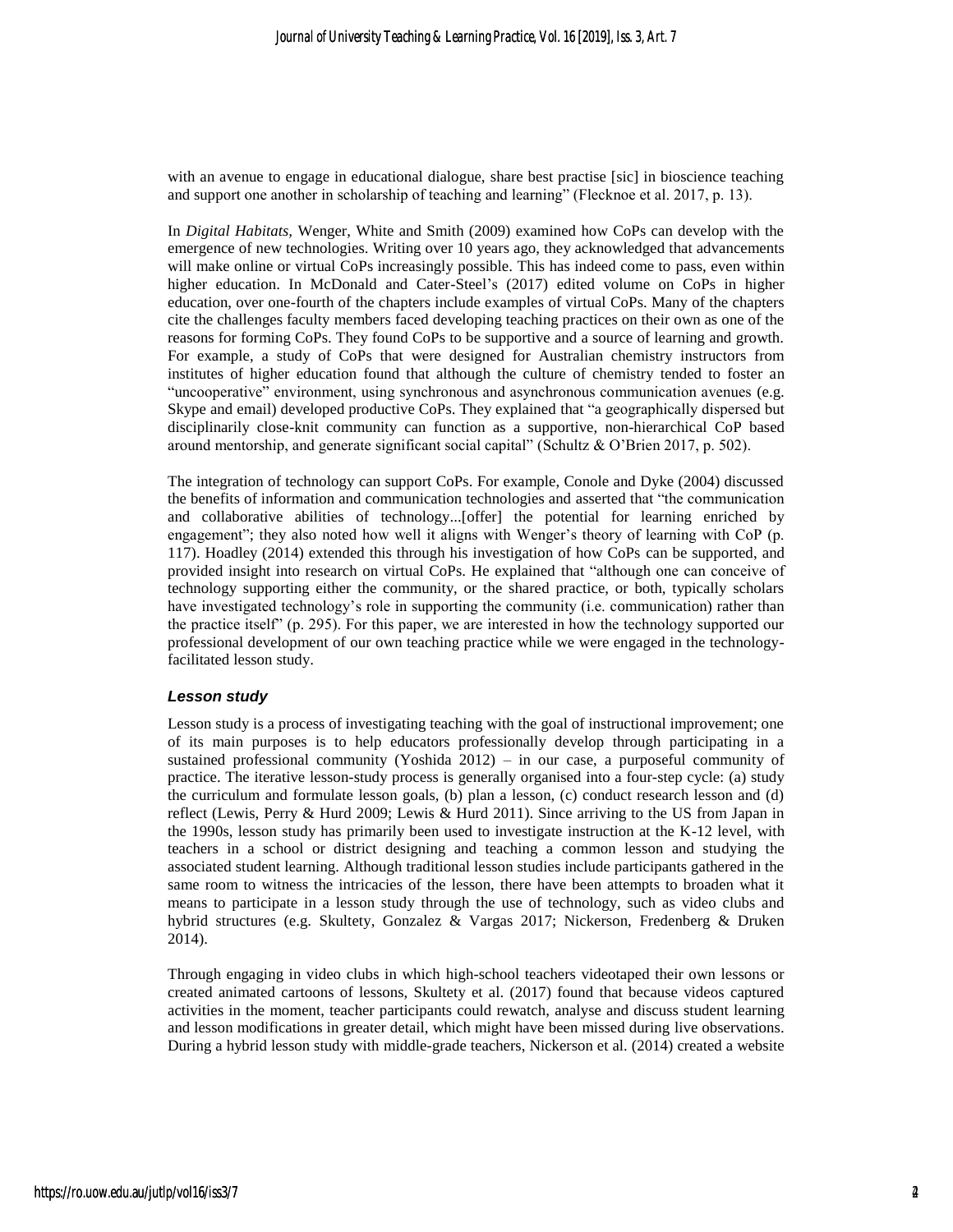that housed lesson-study documents (lesson plans, proposed modifications and lesson debriefs), videos of lessons, resources and discussion threads between team and non-team members. The website resulted in sustained teacher collaboration and communication throughout the lessonstudy process, despite the geographical distances separating the teachers. Although these studies occurred with middle- and high-school teachers, they provide insight into the possibilities of extending the traditional lesson-study format to include ways for participants to engage in collaboration virtually. The videos allowed for the documentation and intense review of what occurred in the lesson, and the website encouraged communication and the sharing of resources across time and distance.

These examples were from K-12 education; few studies have examined how participants outside of K-12 have engaged in lesson study (e.g. Chappell 2003, cited in Kamen et al. 2011; Cooney, Darcy & Casey 2018), and even fewer (e.g. Cerbin 2011; Cooper et al. 2011; Kamen et al. 2011) have discussed how higher-education faculty members have participated in lesson study across institutions. Cerbin's (2011) book *Lesson study: Using classroom inquiry to improve teaching and learning in higher education* discussed three higher-education lesson studies conducted in the US. One was conducted in 2003 by instructors in four different departments (Biology, Economics, English and Psychology) at the University of Wisconsin-La Crosse. Teams of instructors developed learning goals and a research lesson, performed data analysis and refined their lessons for a second iteration the next semester. Their experiences led to a university-wide College Lesson Study Project. Two other American projects (at Colorado State University and Southwestern State University) also pursued lesson study in higher education (Kamen et al. 2011). Colorado State University completed a lesson study with a professional to develop goals for their calculus instructors to gain insight into their students' understanding of calculus concepts. Through the lesson study, they refined their lesson based on classroom observations and student achievements. Southwestern State University conducted a lesson study for teacher-education faculty members focused on assessment during hands-on science instruction and on supporting children's learning with invented mathematics problem-solving strategies. More recently, faculty at Maynooth University in Ireland completed a lesson study for a Critical Skills course module to support firstyear students' writing (Cooney, Darcy & Casey 2018), and shared their students' learning as a result of the lesson study. In all of these examples, the lesson studies were completed with highereducation faculty members together in person.

Cooper et al. (2011) conducted a lesson study in higher education with mathematics teacher education (MTE) faculty members across universities within the same state (one researcher was on leave outside the US); thus, they were able to meet physically to plan their lesson, but could not meet physically during the semester while they taught the lesson. However, at least one group member was present during each lesson implementation; the lessons were videotaped for those not present. The team debriefed the lessons in person and via email. In this current study, using technological advances, we extend Cooper et al.'s (2011) work with virtual lesson study. Unlike Cooper et al., our lesson-study group was comprised of early-career MTEs who did not know each other prior to committing themselves to being a part of a CoP and eventually beginning the lesson study. Our different geographical locations meant that we could not meet physically; thus, all our communications took place through virtual exchanges.

#### *Research question*

Thus, our research question asks: how does technology-facilitated lesson study support the professional development of higher-education faculty?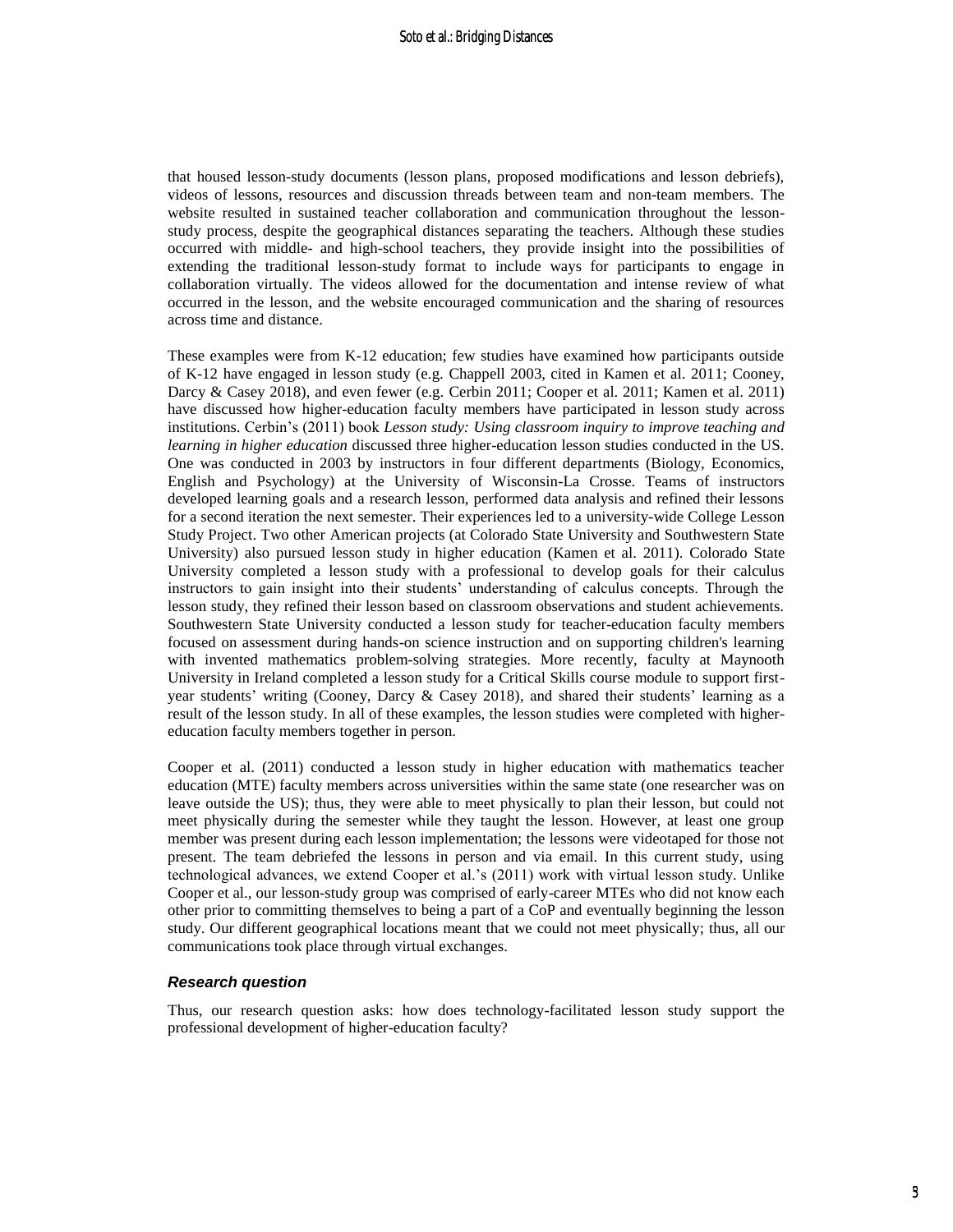## **Methods**

#### *Participants*

Five early-career higher-education faculty, in tenure-track assistant professor MTE positions, came together as a CoP to support each other's professional development related to our teaching of elementary preservice teachers (PSTs). We originally met through the US Association of Mathematics Teacher Educators' Service, Teaching and Research (STaR) fellowship in the summer after our first year as tenure-track faculty members. During our initial two meetings in STaR, our discussions about our interests in teaching and research led us to form our group of five: two content MTEs who taught traditional college mathematics courses as well as combined mathematics content and methods courses for elementary and secondary PSTs, and three methods MTEs who solely taught elementary mathematics methods courses. In addition to the group members teaching different courses, their universities differed in size and focus. One MTE was from a small, private university in the northeast, while the rest were from public universities that ranged from 4,000 to over 30,000 students from the northeastern, midwestern, southern and western US. Our PST classes were mostly comprised of white females, with class sizes ranging from 11 to 30 students per class. Four of the MTEs had previously taught high-school mathematics; one taught middle school mathematics and two taught elementary school (some taught multiple spans). Although our different backgrounds and teaching responsibilities could be seen as an intellectual division (Crespo 2016), we saw our diverse backgrounds as one of the reasons our collaboration was compelling, and thus we committed ourselves to working together despite our physical distance.

#### *Context-lesson study process*

**Study the curriculum and formulate goals.** As a group, we identified a common teaching interest: how to support our elementary PSTs as they make instructional decisions based on children's mathematical thinking. We chose to focus on the professional noticing construct (Jacobs, Lamb & Philipp 2010) due to its emphasis on how teachers attend to students' problemsolving strategies, interpret their mathematical thinking and decide on next instructional steps to support or push students' thinking forward. From our knowledge of our own and others' work with professional noticing, we knew that the final instructional decision piece is the most difficult for PSTs because of their lack of experience with actual students' thinking (see Jacobs & Spangler 2017 for a review of the literature on teacher noticing). To address this need to support our PSTs, we created an activity in which they would analyse a set of elementary students' written work samples that could be considered as representative of a whole class, then decide on the next steps in instruction, for both the individual students and the class as a whole.

We chose to focus on the mathematical concept of multiplication, as it is cited as one of the foundational concepts that PSTs worldwide struggle to teach from a conceptual viewpoint; this struggle is shown in research from Australia (e.g. Chinnappan 2005) to South Africa (e.g. Jita & Vandeyar 2006) to the US (e.g. Ambrose, Baek & Carpenter 2003). Often teachers are unsure on how to approach the ideas of multiplication with students apart from memorising multiplication tables (Trivett 1980). Fully understanding the concept of multiplication requires teachers to know more than how to solve problems involving elementary multiplication (Ball & Bass 2003). For example, teachers must know different interpretations of multiplication, understand how multiplication is interpreted within different story contexts and possess knowledge of different strategies children use when solving multiplication problems. Wallace and Gurganus (2005) assert that "teaching for mastery of multiplication facts no longer means rote memorization of basic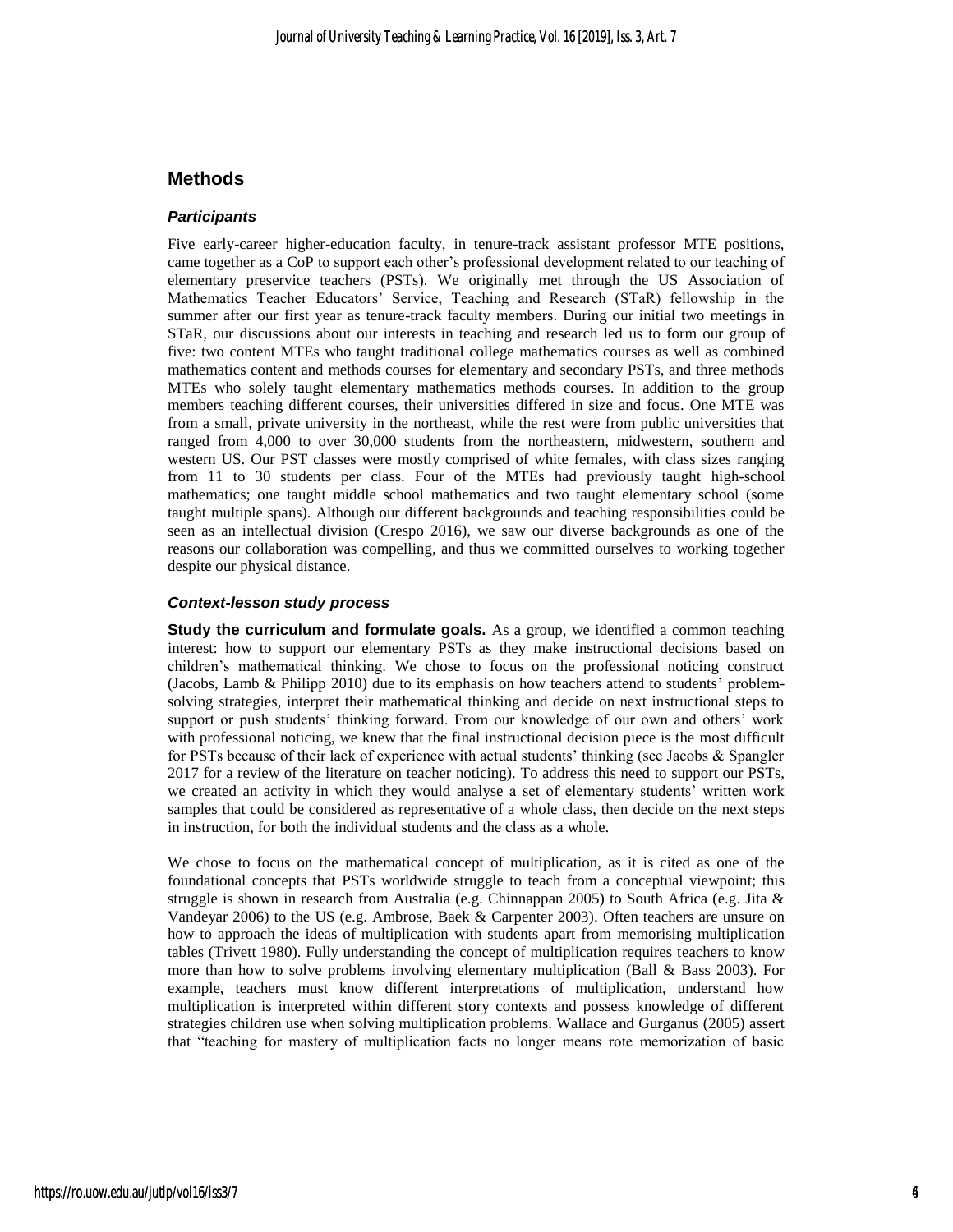facts. Making the connection between conceptual understanding and computational fluency is important for all students" (p. 33). Carpenter, Fennema, Franke, Levi and Empson (2015) further cite the difficulty in understanding multiplication, as some problems are non-symmetric in nature (unchangeable referents), while others are systemic, with factors not attached to a specific referent. The current paper's authors (in press) cite the need for knowledge not only about the concept of multiplication but also about how students think about and learn multiplication. Our decision to situate the lesson within the concept of multiplication led to our common lesson goal: to support PSTs in understanding student written work and making sound next-step instructional decisions based on children's mathematical thinking using the mathematical concept of multiplication.

We began our search for sample sets of students' multiplication work (i.e. multiple students' written work on the same multiplication story problem) that would help our PSTs delve into students' early understandings of the concept of multiplication. We chose to use "The Case of Mr. Harris and the Band Concert", a written classroom scenario from a third-grade classroom, with associated multiplication work found in the US National Council of Teachers of Mathematics' (NCTM) *Taking Action: Implementing Effective Mathematics Teaching Practices in K-Grade 5* (Huinker & Bill 2017). We chose the Mr. Harris work samples due to the variety of students' solution strategies that were presented, which provided a contextual scenario.

**Plan: pilot study.** We began our virtual community of practice with regular, weekly meetings via Google Hangouts, a free virtual meeting/teleconference software, to plan the specifics of our lesson and develop professional noticing assignments for our PSTs. The process of studying the curriculum and planning the lesson took about three months, as we needed to ensure that our lesson met the needs of each of our different student populations.

That autumn, our initial plan was for four MTEs (one was on a semester-long leave but participated in the other aspects of the project) to teach the lesson during the same week and then meet to debrief about our results. However, this was not logistically possible. We each taught the lesson at different times throughout the semester, and when we met to debrief, we shared the struggles and concerns we had experienced with the lesson as we had taught it, and made minor modifications to the lesson. After the first two MTEs taught the lesson, we came to the realisation that through our virtual discussions we were growing professionally and engaging in aspects of a lesson study. The other two MTEs taught the lesson that semester without many changes, and we considered our autumn teaching of the lesson a pilot study (Gupta et al. 2018). The following semester, when all five MTEs taught the lesson, we formalised our process and conducted a formal lesson study.

**Plan: lesson study and technology.** We connected and planned the lesson primarily using tools provided by Google: Google Drive to share ideas and compile all documents for access either synchronously or asynchronously, Google Hangouts for virtual meetings, Google Docs to plan, reflect on and refine the lesson by creating documents and Google Slides to design the lesson plan. Because these documents were accessible to all, we did not worry about working on different versions or losing information, as the work was automatically saved and past changes could be viewed. During our initial planning meeting, we created a Google Doc that became our main organising document. In it, we kept running notes for each meeting, maintained a "to-do" list and documented our lesson changes and research plans.

Throughout the lesson study, we continued our weekly virtual meetings using Google Hangouts, which allowed us to view each other and share our screens, thus creating an environment that felt as if we were in the same room. Additionally, we audio-recorded each meeting. After each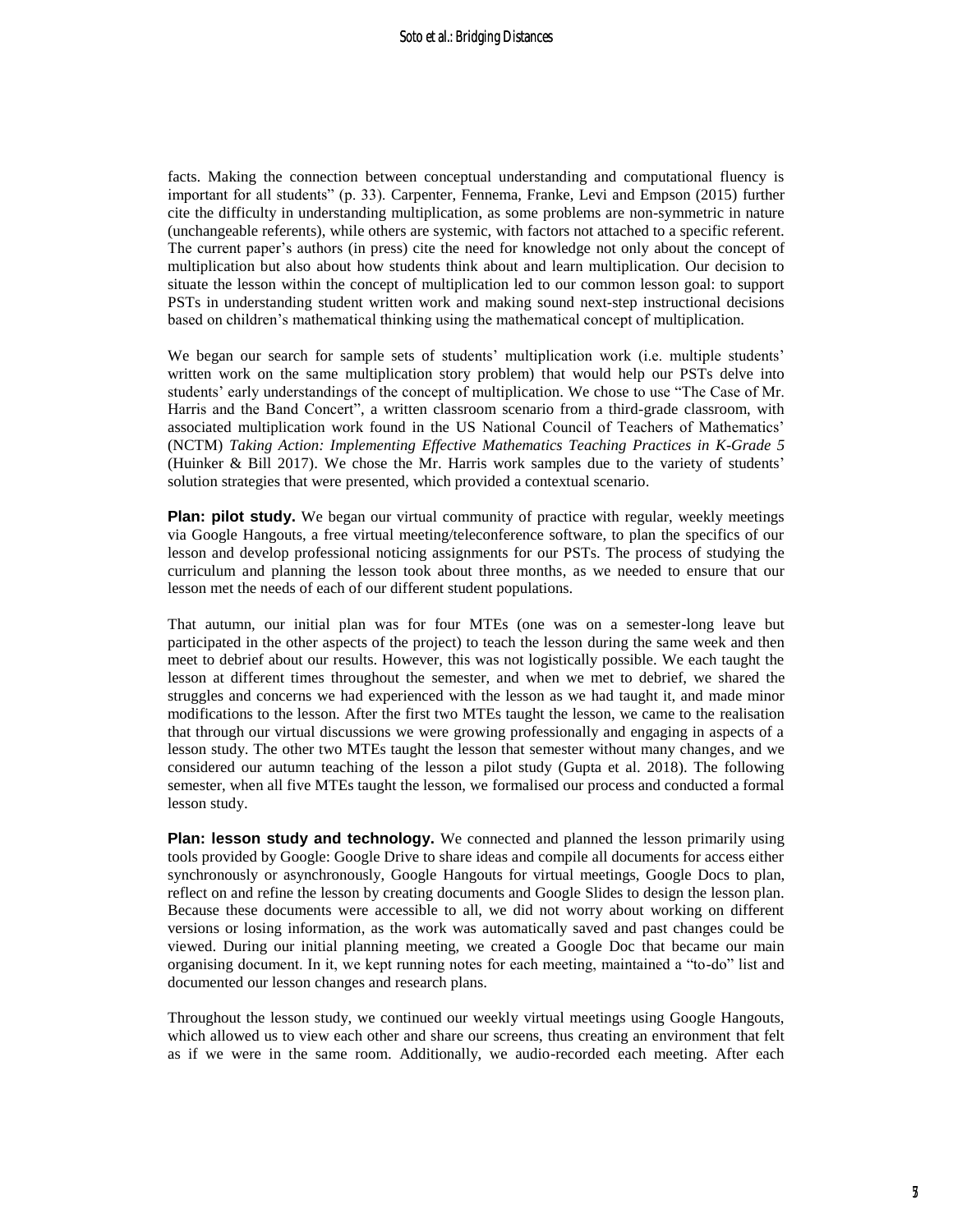meeting, each of us created an individual online journal with Google Docs to document our individual professional development as supported by our own reflections.

The pilot lesson was modified over two months of planning discussions, and we decided on the lesson components and structure shown in Figure 1.



**Figure 1. Components and structure for the common lesson**

**Conducting research lesson and reflecting**. For this phase, we each videotaped our lessons, audio recorded our PSTs' group-based conversations and photographed our students' inclass work. We then transferred these files to a secure, shared, cloud-based drive for easy access. Individually, we watched each other's lesson videos, keeping running notes housed on Google Drive. We noted aspects of the instruction that stood out to us, such as missed opportunities to develop our PSTs' thinking or instances where we felt the MTE did a particularly stellar job. Additionally, as we reflected on our colleagues' teaching, we found ourselves reflecting back on our own teaching. Often, we noticed things we had not seen when we ourselves were teaching in the moment. When we convened for our virtual meetings, we used our running notes to guide our discussions. During the discussions, we critiqued our teaching, provided suggestions on ways to improve, asked for advice and sought out resources that would allow us to continue refining all aspects of the lesson. Throughout this cycle, we continued to meet virtually using Google Hangouts, often multiple times each week, and continued with our running notes, "to-do" list and online journal reflections on Google Docs.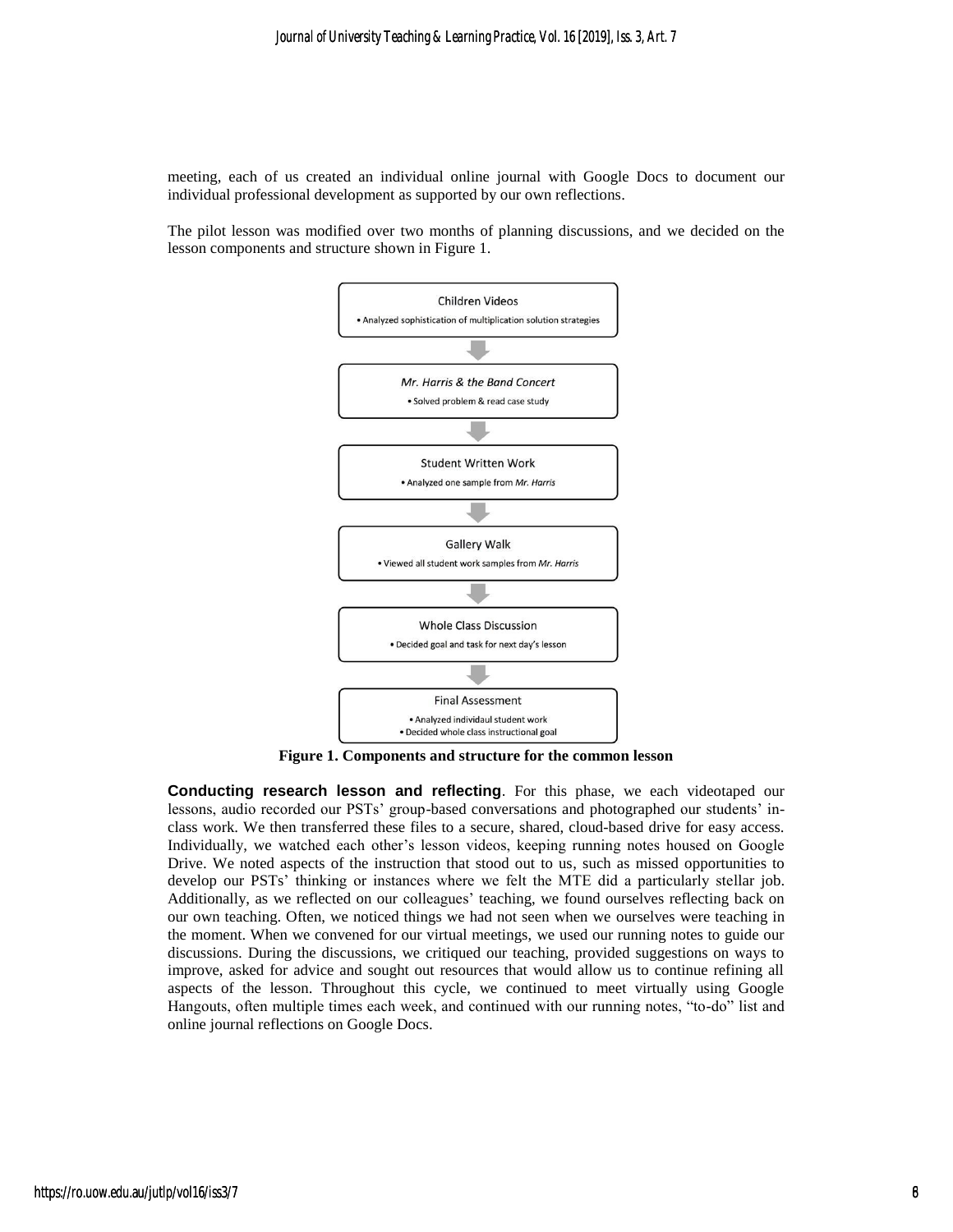#### *Design and data analysis*

The study adopted a qualitative research methodology to examine the ways a technologyfacilitated lesson-study process provided professional development for the MTEs. According to Creswell (2007, p. 40), qualitative methodology is used when "complex detailed understanding of the issue" is needed; hence this methodology best suited this research design. Data were collected in numerous forms, including our individual online journals, transcriptions of the virtual planning meetings, "real-time" observation notes housed on Google Drive and various emails and phone texts sent during the lesson-study process. These multiple sources were used to provide triangulation (Simons 2009) to the data analysis. Two researchers first undertook individual open coding of the compiled data set, and found instances where our conversations focused on technology. This included both instances in which technology was explicitly discussed and those when conversations or ideas were clearly based directly on the use of the technologies. The two researchers independently categorised the coded instances of technology-specific conversations to develop themes related to our learning based on the principle that evidence of MTE learning must be present for the data to receive a code. The two researchers verified the initial codes and examples of evidence through discussions. Inter-coder agreement and member-checking by team members not participating in the coding process were used to verify emerging themes and enhance reliability. Once potential themes were determined, they were brought to the full research team for discussion and review.

## **Findings**

#### *Supporting MTEs' professional development through technology-facilitated lesson study*

The goal of this investigation was to determine how technology-facilitated lesson study supported the professional development of MTEs. Through data analysis, we found three themes: engaging in the lesson study process provided the opportunity for professional development across geographical distances by 1) transforming the lesson planning process, 2) opening a window into one another's classroom to reflect and grow 3) and building professional relationships to solidify our community of practice.

#### *Transforming the lesson-planning process*

Using Google Drive helped us organise our documents and work together synchronously, which transformed our planning and allowed us to focus on pedagogical development. The excerpt below from the transcribed planning meeting of February 3, 2016 illustrates how technology facilitated our collaboration, and shows how this transformation served our professional growth. The example highlights how the use of Google Docs and Google Slides allowed us to create, share and work on documents together, and in turn led to our individual as well as collective professional development.

- MTE-5: Okay, I can pull from the Google Doc that we have the section called, "plan for implementation" which has our step-by-steps. But, I don't know if we want to refine our steps or create a PowerPoint from scratch or….
- MTE-3: It almost sounds like we should be looking at all of these PowerPoints [referring to the individual PowerPoint slides created during the pilot study] and then having everyone discuss what went well, what didn't and meshing, making a new lesson from everybody else's?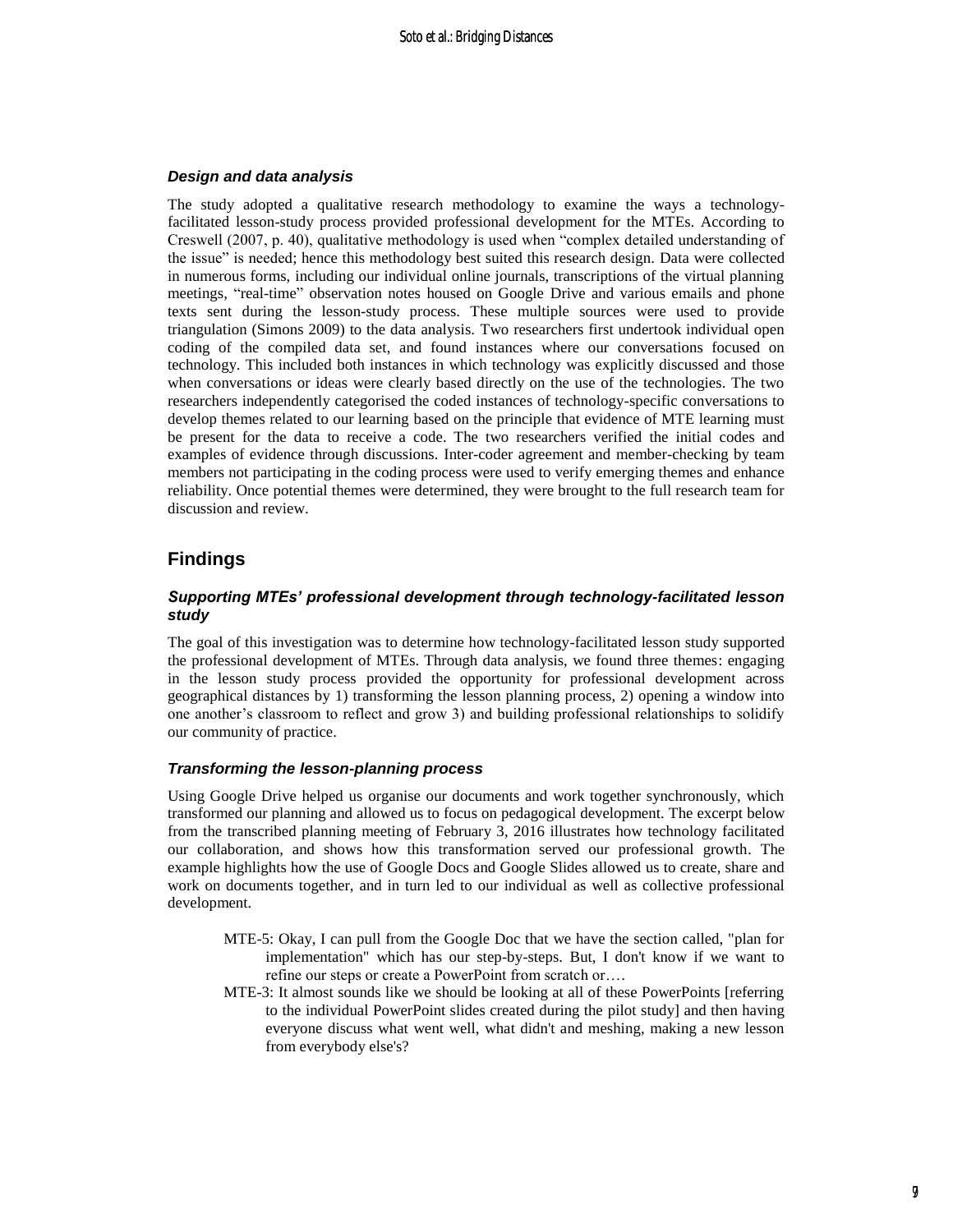- MTE-3: What do you think about if we each print off everybody's PowerPoint and we each spend time individually looking at them? Or having each person individually talk through what they remember about the lesson, what went well and what didn't, and we could take notes on that?
- MTE-1: So, I put my PowerPoint into a Word Document so we could put it as a new document in the Google Drive, within the PowerPoint folder and we can take notes on it.
- MTE-4: That sounds good. Like a starting point.
- MTE-1: Let me copy and paste it.
- MTE-3: I just did, "Open with Google Docs" and it opened.
- MTE-1: I know, the question is, can you take notes on it? I don't think you can.
- MTE-3: Yeah, I can type on it.
- MTE-5: We have a Google Doc version of it now.
- MTE-3: MTE 5's there now.

…

- MTE-4: What happens is, when somebody turns it into a Google Doc, then we can work on that one.
- MTE-3: So just open the Google Doc since I turned it into a Google Doc.

Although we had used Google Docs during the previous summer and autumn to create documents directly online, we had not realised that we could upload documents created in other programs onto our shared files and edit them synchronously. Our need to find an efficient way to compare our presentations created during the pilot study caused us to discover a new use of the technology. As we began reviewing MTE-1's presentation, we noticed that the first slide contained her written essential questions for the lesson. After looking through the document, our conversation shifted towards a more pedagogical focus (see dialogue below from the same planning meeting).

- MTE-3: I was saying I like the first slide. I always put objectives as the first slide, and that's what you did.
- MTE-1: I like this. If I'm really good I sometimes get to the essential questions, always at the end again, so I can say, "What did we learn?" I have to tell you, I come back to my essential question for the day, about 10% of the time.
- MTE-3: I never go back to my objectives, that's a very interesting point.
- MTE-5: I had an observation where the professor had talked to me about that. Have a good closure.
- MTE-3: I'm terrible at closure.
- MTE-1: Me, too!
- MTE-3: Because I'm always rushing to finish.

Part of the professional learning that occurred for us was learning more about the functionality of Google Drive and figuring out how it could help us as we went through the lesson-study process; in this case, how we could easily plan collaboratively. As we worked on the presentation at the same time, we were able to collaborate through the slides and video-conference tools in real time as effectively as if we were in a face-to-face meeting. Instead of reviewing separate sheets of paper and spending time ensuring we were looking at the same paper, our collaboration was made easier and more efficient. This supported the development of our teaching practice by allowing us to focus on the actual planning of the lesson, despite the fact we were separated by large geographical distances.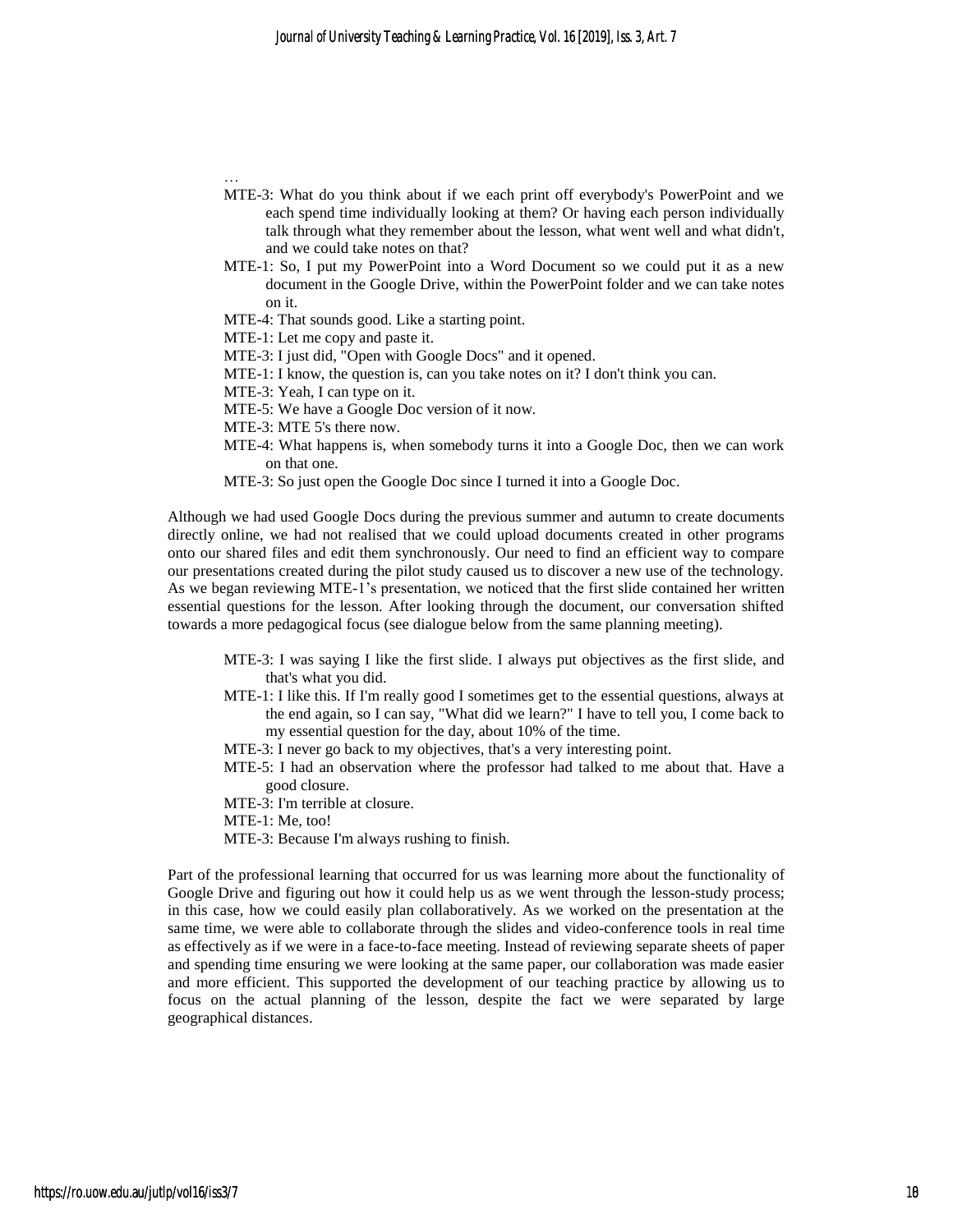During this planning meeting, the whole group went on to have an in-depth discussion about how to set and share lesson objectives with our PSTs, instead of the logistics of how to share documents and develop slides. As a result of our discussion, we developed a set of essential questions and created a Google Slide to be used as a part of the lesson. This was highlighted by MTE-3 and MTE-5's reflections; the functionality of Google docs was beneficial, but more importantly, we were thinking and learning about our own teaching.

In this meeting, we began planning our common lesson. We utilized the collaborative [feature] of Google Docs. We used MTE-1's PowerPoint and converted it to a lesson outline. The online collaboration [feature] of Google Hangouts for the lesson and Google Docs for the video chat was extremely helpful in discussing and noting down our thoughts…. One major change to my pedagogy is to turn my lesson objectives into questions. I feel now that it is extremely helpful to have my objectives as guiding questions. I am working on having a great opening and closing (and a good middle, too). I think that the essential questions can be asked in the beginning, but more especially at the end to have a great closing so the students can understand what they were supposed to and have satisfaction with their learning (MTE-5, Online Journal, 2/3/2016).

In terms of my own teaching, I really like MTE-1's essential questions. I think they are similar to objectives which I've always done, but since I know I have issues with lesson closure, perhaps starting and ending my lessons with the same essential questions will keep both me and my students on the same page. This is something I want to try out immediately (MTE-3, Online Journal, 2/3/2016).

The ability to develop the lesson in real time together using collaborative tools supported us to discuss our teaching decisions as we created the lesson together, which led to us learning more about teaching. Each person contributed and questioned decisions, and each person was able to change the official lesson plan in a way we could all witness and discuss as it was happening. It was active, participatory professional development with built-in accountability: we were all going to be teaching this lesson. As the following quote demonstrates, we were learning and appreciating how technology supported our development: "I LOVE Google Docs and the fact that we are all working on the document together. We are able to talk about it, think out loud, ask each other questions and make progress" (MTE-3, Online Journal, 3/28/2016). Technology made communication easy for us to focus on the actual lesson study, and thus, grow professionally.

#### *A window into one another's classrooms*

One of the most powerful experiences of engaging in this technology-facilitated lesson study was that it provided us with a window into one another's classrooms to reflect and grow despite the geographical distance. This occurred in two ways: the use of video with Google Drive upload and playback capabilities, and the use of Google Hangout to watch a lesson in real time.

**Videotaped lessons.** As we were unable to physically observe lessons in person, the videotaped lessons allowed us to observe one another's instruction to see the different strategies we each used to engage our PSTs, give each other feedback for improvement and reflect on our own teaching. These videotaped lessons were artifacts that we could pause, rewind, review and use to focus on specific aspects of our teaching.

Throughout our early discussions when we viewed our teaching, we realised that we were not pressing our PSTs enough for justification on their instructional decisions nor on how those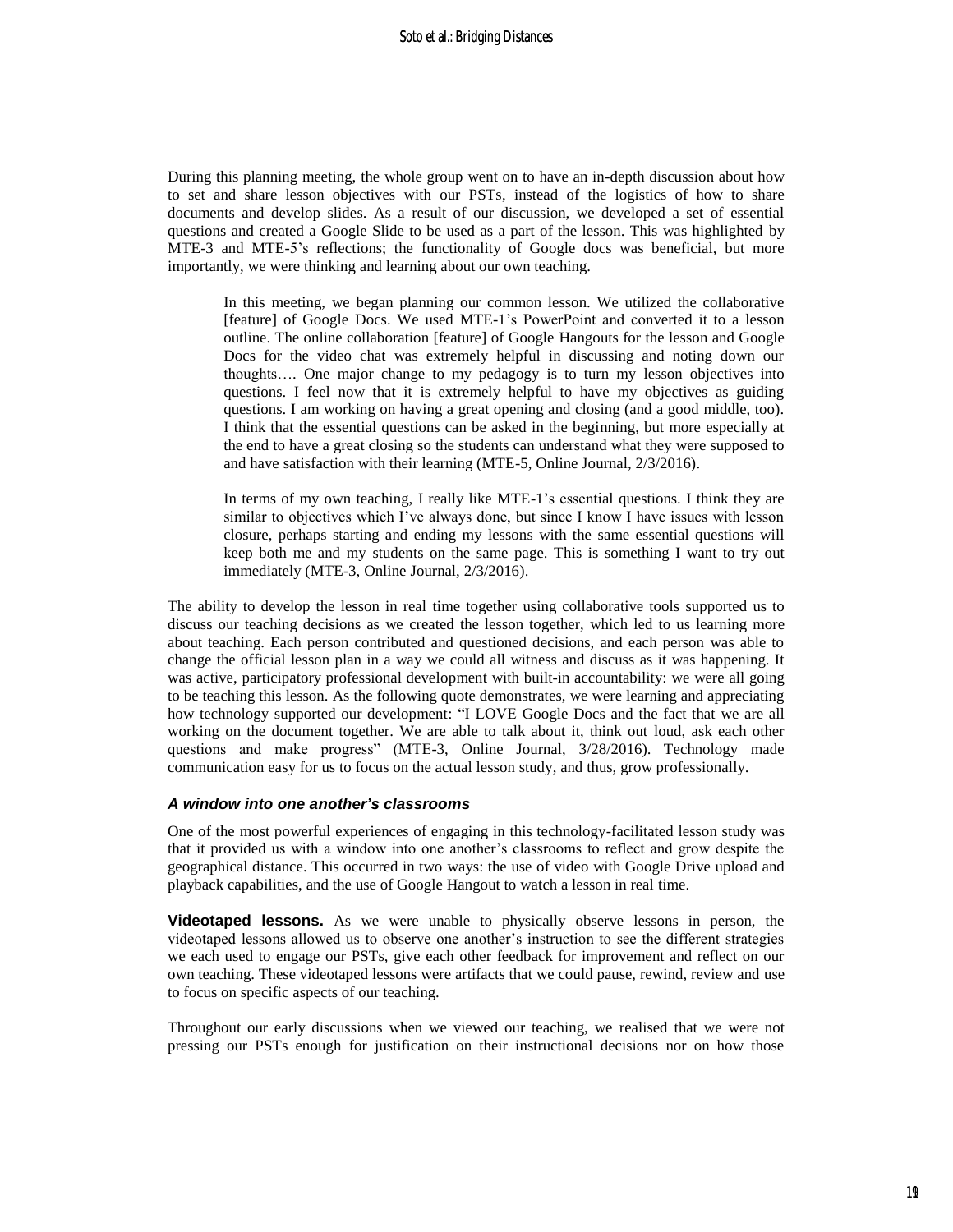decisions would develop the children's mathematical understanding of multiplication. Analysis of data highlighted the lesson study's impact on our own growth in being aware of our PSTs' thinking. Teuscher, Switzer and Morewood (2016) call for MTEs to conceptualise the subtleties and complexities of teaching practices prior to teaching to support PSTs' development of understanding. Our data analysis revealed that due to the involvement in lesson study, we grew in our ability to question PSTs, and to recognise and use "teachable moments" to stimulate our PSTs' learning.

Throughout the lesson-study process, we had rich discussions about what it meant to push our PSTs. An example of this is shown in MTE-1's reflective journal entry in which she contemplated her own questioning: "when we want to push students there are so many ways to push them – you can push on strategies (i.e. making 10s), number choices, problem types, or…" (MTE-1 journal, 3/4/2016). Early on, we struggled to ask questions and push our PSTs on their "next-step" decisions. In the example below, MTE-3 began the concluding discussion by asking a group to share their next steps and the reasoning behind them.

- PST-1: ...because it didn't seem that a lot of the kids actually used multiplication, we want[ed] to see if they understand. We saw that they understand the process of grouping in a certain amount, but we want to see if they are actually able to multiply those groups together, so we said we would do smaller numbers like 5 times 10, which are also more rounded off, to see if they are able to add additional groups to that and then connect that to multiplying.
- MTE-3: So what would your goal for the lesson be?
- PST-1: To see if they are able to not rely on addition and actually multiply.
- PST-4: And understand the relationship between addition and multiplication.
- MTE-3: Okay, so what would you hope you would see in terms of you said if you did 5 times 10, what types of strategies would you hope to see? I know I'm pushing you. Like when you say you hope to see them do multiplication, what would you hope to see?
- PST-2: I think less of a reliance on the counting by ones, less of Molly and Tyrell's method and more of, it might still be okay for them to do 5, 10 15, 20, but because they understand that they are equal groups, rather than just thinking of it as adding.

MTE-3 then moved on to a different group to discuss their next steps. Although she said she was pushing them, she struggled with pushing PSTs' thinking, partially due to time constraints but mostly because of our groups' lack of anticipating our PSTs' responses. This is further exemplified through MTE-3's reflection after teaching the second part of the lesson.

I felt like it all went wonderfully until I was rushed at the end. They had very short discussions about what task they would pose to the whole class and I didn't go a good job responding. I tried to push one group, but didn't have time to do more.... Two of the groups wanted to return to an easier problem and have the students actually multiply. They really want to see a[n] "x" symbol. The other group wanted to focus on arrays, but were not specific as to how they would do so. I wished that as a group we had not only talked about our own next step, but also how to respond to our students' and push them further (MTE-3 journal, 3/7/2016).

Further analysis shows that we became better able to anticipate our PSTs' responses through our iterative discussions and reflections. For example, MTE-4's PSTs indicated that they wanted a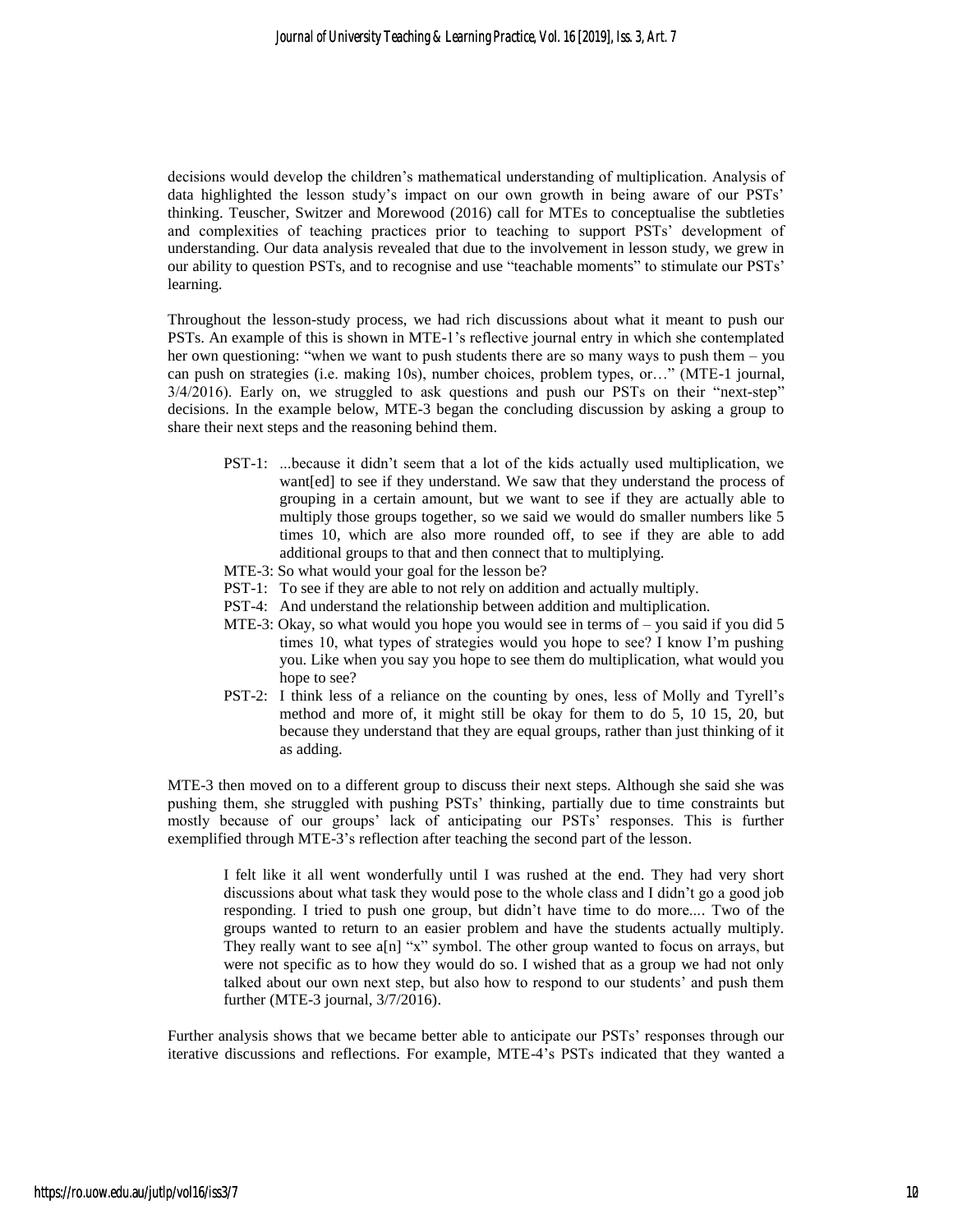student shown in a video (Carpenter et al. 2015) to move from direct modeling (a solution strategy where a student physically represents the groups and items in a group with blocks or in a drawing and counts the total number of objects) to a skip-counting strategy (counting by the number of items in the group). Because, based on student responses from previous iterations in the lesson study, we had anticipated the PSTs' responses would lack specificity, MTE-4 pushed her PSTs to provide justifications for their responses. This led to PSTs referencing children's ability to subitise (in other words, the degree to which children find it "easy to visualise" and recognise small quantities of objects) and the standards ("they learn to skip-count by ten" in kindergarten) when rationalising their explanations. The transcript of MTE-4's discussion for video 4.1 (Carpenter et al. 2015) provides evidence of this:

- MTE-4: If we were to think of a next step, what would we do, what problem would we pose, what question would we ask?
- PST-1: Try to move her on to skip-counting. So that she is counting each one, try to get her to counting by twos, instead of one at a time.
- MTE-4: Are there any other ways to try to get her to skip-count?
- PST-2: I don't know if it would be skip-counting but at least have her realise that she had six in the first group and then just going, 6, 7, 8, 9…at least not having her count the whole first group.
- MTE-4: At least just remembering that first group. So how would we get her to do that, to not count that first group?
- PST-3: Just ask her, how many are in that pile? In the first one?
- MTE-4: So asking her how many are in that pile or how many are in each pile.
- PST-1: You could start with smaller numbers so it is easier for her to visualise the smaller number, rather than there being so much on each plate.
- MTE-4: Okay, so what number choices would you pick?
- PST-1: Something small, like 5 or under. Closer to 2 or 3.
- MTE-4: Any particular reason for 2 or 3?
- PST-1: It's just really easy to visualise. It's larger than one, so you are not counting by ones, but it is still small enough, and 5 is kind of what you could do with one hand.
- PST-4: Tens would work really well, because she would know that it is three groups of 10. So that would be really easy to show, if you have three tens, it's 30. I think, right? Because they learn to skip counting by 10, in the second grade – you said earlier?
- MTE-4: In kindergarten.
- PST-4: So they should know that already. So that would be a good introduction to use skip-counting to solve multiplication.

After teaching this lesson, MTE-4 reflected in her journal:

Really ensuring that we are pushing for the hows and whys are so important. I think also, reflecting back to our lessons in the fall, I think that one reason we did not get the results we wanted was because we did not focus on these questions, but also, I think we were unsure as to really what we wanted students to say or get out of the lesson. Yes, we did say we want them to decide next steps, but I think through this process we too have become more specific and asked how and why questions to ourselves, which have in turn caused us to be more specific and have clearer expectations of the lesson and our students (MTE-4 journal, 3/5/2016).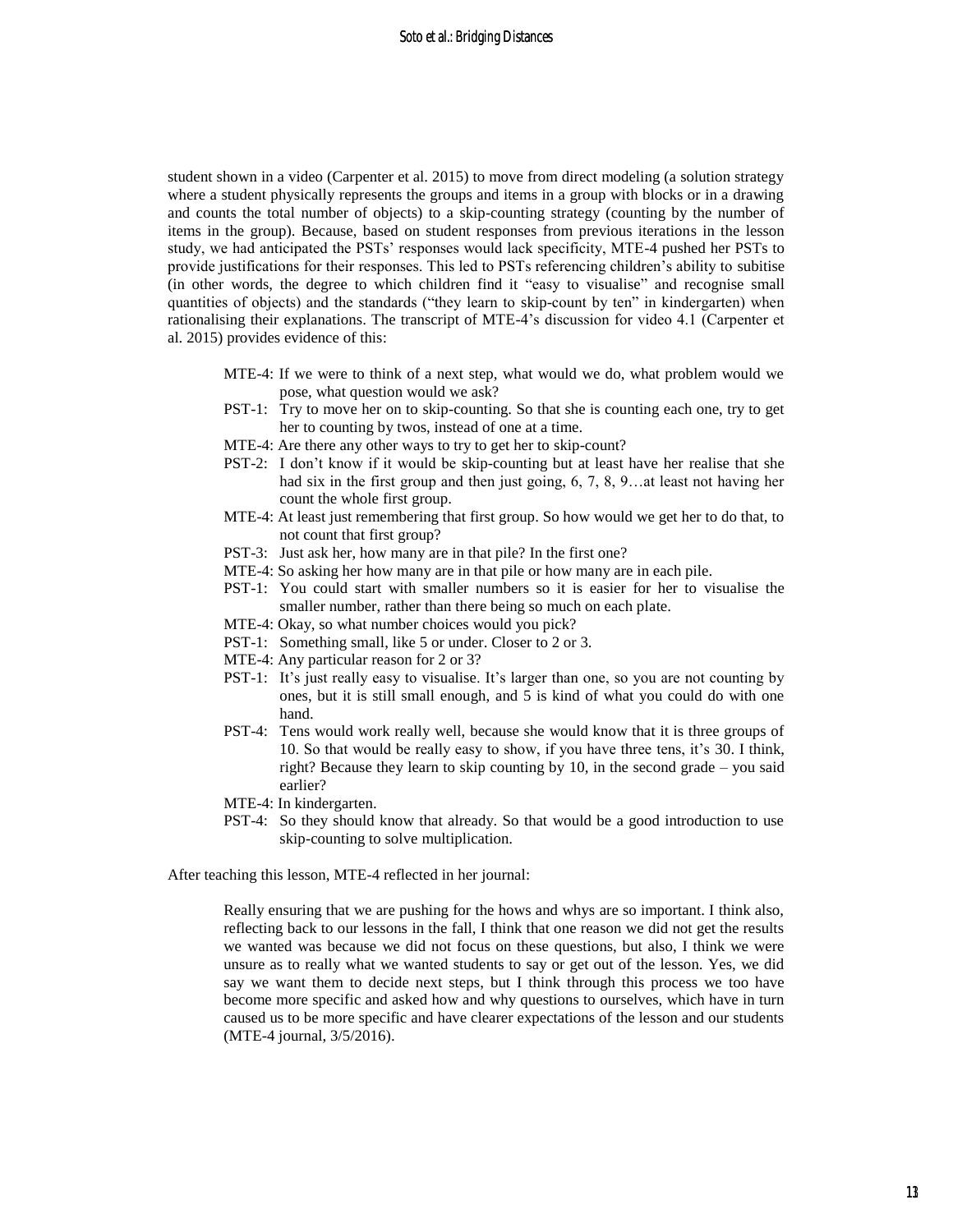This process of critiquing our teaching as MTEs illustrated the growth in our teaching practice as we pushed our students for justifications. The following excerpts also highlight how watching one another's videotaped lessons caused us to reflect on our own teaching and grow as professionals.

It seems like the major thing for us to do as instructors is to ask "why" and to push them [PSTs] to be more specific! I did enjoy watching MTE-2 as she taught. It was so good to see her in a different light: we see each other every week for our meetings and Google Hangouts but it was nice to see her engaging in her practice, in front of a class and asking questions. She asked a lot of good questions (MTE-4, Online Journal, 3/2/2016).

I loved watching MTE-1's video and taking notes. It was great to see all of our hard work in action. As I watched, I was constantly thinking about how this would work in my class; how do I anticipate it being similar or different. What would I like to change…how will I CUT TIME because I have less time to spend than she did. I loved when MTE-1 would say or do something that I wouldn't have naturally done (MTE-3, Online Journal, 3/2/2016).

As seen through the excerpts above, MTE-4 and -3 reflected on their own teaching while watching videos of their peers. They were self-analysing their own teaching, specifically considering how to incorporate more questioning to elicit student responses and reflecting on adapting strategies into their classrooms.

**Real-time classroom observation.** In addition to our observations of one another's teaching through videotaped lessons, the technology also opened a window into the classroom though providing a means for a group observation of a real-time lesson. Using Google Hangout, we virtually joined MTE-2's class and watched as she presented the planned lesson to her PSTs. As MTE-2 taught the lesson, the other four MTEs observed, analysed and took real-time observation notes on a Google Doc. We kept a running dialogue between each other focused on strategies and teaching that worked well or needed to be addressed in the lesson. The following excerpt shows a dialogue between MTE-3 and MTE-4 on the Google Doc during the lesson.

- MTE-3: I think what is missing is more discussion of mathematically why this was a sophisticated method. What it shows about the student's number sense and her understanding of A groups of B...am I correct that they still haven't used A groups of B phrasing?
- MTE-4: Yes, I have not heard that phrasing yet (Real-Time Observation Notes, 6/3/2016).

It was through this discussion that the MTEs identified a portion of the lesson that MTE-2 skipped. While MTE-2's class was on break or working on independent small-group activities, text messaging provided a convenient way to communicate strategies and suggestions to adjust teaching and observation of the lesson in real time. Figure 2 illustrates some of the conversation that occurred over text messaging during the break.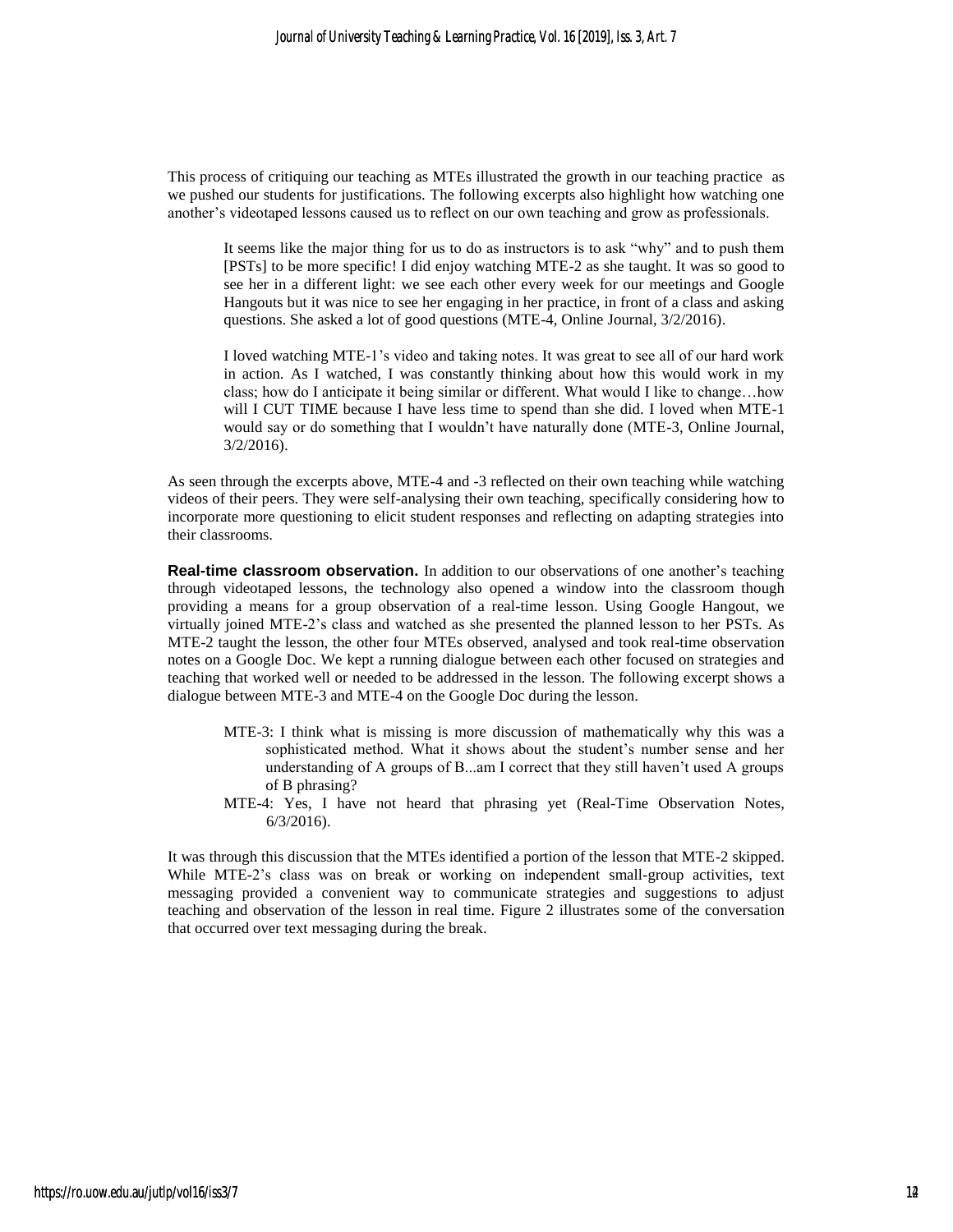

**Figure 2. Text messages shared between MTEs at the beginning of the lesson**

The exchanges were quick and to the point, as MTE-2 was in the middle of teaching her lesson and only had a moment to converse. In Figure 2, MTE-3, a content MTE, addressed the need to focus on the meaning of multiplication as *A groups of B*, while MTE-4, a methods MTE, mentioned the missed opportunity to address the content standards. This collaboration between content and methods MTEs allowed for us to ensure that both areas (mathematics content and pedagogy) were addressed in the lesson. After MTE-2 viewed the messages, she began the next part of the lesson by drawing students' attention to the concerns highlighted by the other MTEs. Technology thus facilitated our real-time observation of MTE-2's classroom, provided a learning opportunity across geographical distances and served as a rewarding and powerful means of professional reflection for everyone, as highlighted through the excerpt below:

- MTE-4: I would even love it if we could somehow team teach this lesson, I would love to have you all cut in and add questions or push my students' thinking in-themoment!
- MTE-1: I agree. I need to get better at pushing my students' thinking and having you all around to help push would be interesting (Real-Time Observation Notes, 6/3/2016).

As we watched and discussed missed opportunities, we recognised the power in seeing others modeling practices such as how to press students for justifications and how to critique our teaching practices. These conversations and the opportunity to view one another in the classroom provided a window for us to reflect on and develop our own teaching practice.

#### *Building professional relationships and solidifying our community of practice*

As we continued our collaboration throughout the lesson study, our discussions broadened to include conversations about common struggles, interests and teaching- or research-related resources we encountered. In a sense, our virtual community of practice evolved to include issues of importance to us in our tenure-track positions, rather than just focusing on the specific lesson we were researching. Through the use of technology, we discussed, shared, and analysed teaching and learning processes, and supported each other in our professional growth. This was particularly evident in our online journals.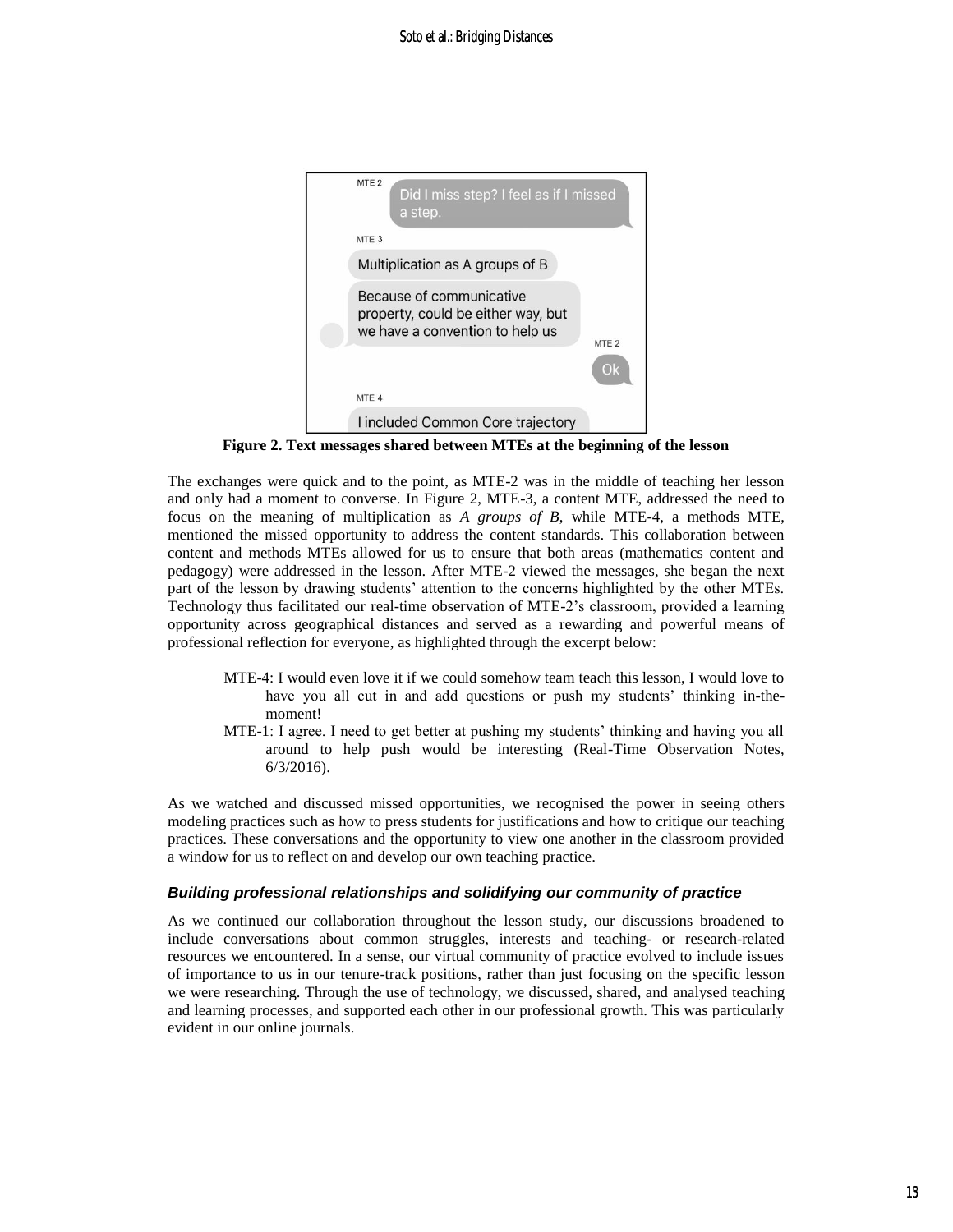I love these discussions because normally I do this on my own and have to make decisions without discussion. This lesson is going to keep getting better and honestly, my confidence in my own ideas is getting better (MTE-1, Online Journal, 2/3/2016).

One final note on what I gained about the sense of community. I feel more comfortable and excited about being a professor now that I have this group to talk with and work with. There are many demands on providing excellent teaching and publications. I know that my promotion and tenure file is better because of it. These are great people (MTE-5, Online Journal, 2/3/2016).

Being early-career MTEs, and often the only MTEs at our institutions, we found that engaging in a virtual community of practice opened different paths that had initially been obstacles to our growth. We were able to observe a peer colleague through Google Hangout, provide real-time feedback and have discussions, learn from each other and often push back on ideas to solidify our own understanding.

This pushing back and the MTEs' sense of comfort was evident during a planning conversation in which we discussed ways to assist our students in deciding on the next instructional decision for the whole class, which we noticed our students still struggled to accomplish after multiple revisions to our common lesson. Most MTEs in the group wanted to provide the PSTs with Mr. Harris's instructional goal for his next lesson. Instead, MTE-2 wanted the PSTs to determine the goal for themselves, rather than its being provided.

Yeah, I'm still not – I'm going to be frank – I'm still not completely sold on the idea of giving them the goal before. Like, I was listening to your conversation and everything, and I completely understand what you guys are saying that it's like we're scaffolding a little bit and all those things. But what I'm feeling is, I hope it doesn't boil down to just the fact that they have to write a problem for the goal rather than connect it to  $-$  how it is the next steps (MTE-2, Planning Meeting, 3/17/16)?

After MTE-2 shared her concerns, we discussed this issue, and MTE-3 provided suggestions to move forward. MTE-2 later reflected on the discussion and wrote, "when MTE-3 said that students need to anticipate what the children would do with the next step task – it was like 'Aha!' for me. 'Yes!!!! That is it!'" (MTE-2, Online Journal, 3/17/16). This shows our group's level of comfort and our ability to have a discussion and decide about how to move forward with the lesson. Throughout our time studying the curriculum and setting goals, planning, conducting the research and reflecting on the lesson study, we developed relationships and grew to trust each other. This can be seen in MTE-2's dialogue and reflection, as she was comfortable in challenging suggestions to push our thinking. However, she was also open to hearing ideas and changing her mind to support students. Meeting virtually and engaging in these conversations allowed us the space to solidify our community of practice to largely focus on developing our pedagogical skills and continue building our professional relationships and agency as we grew into our roles as earlycareer MTEs.

#### *Technology challenges and limitations*

Engaging in this lesson-study process across five different states and accomplishing the teaching of our common lesson would not have been possible without technology; however, we were limited by technical issues. There were times when our technology did not work due to insufficient memory storage, placement of the recorder or human error in starting or stopping the recording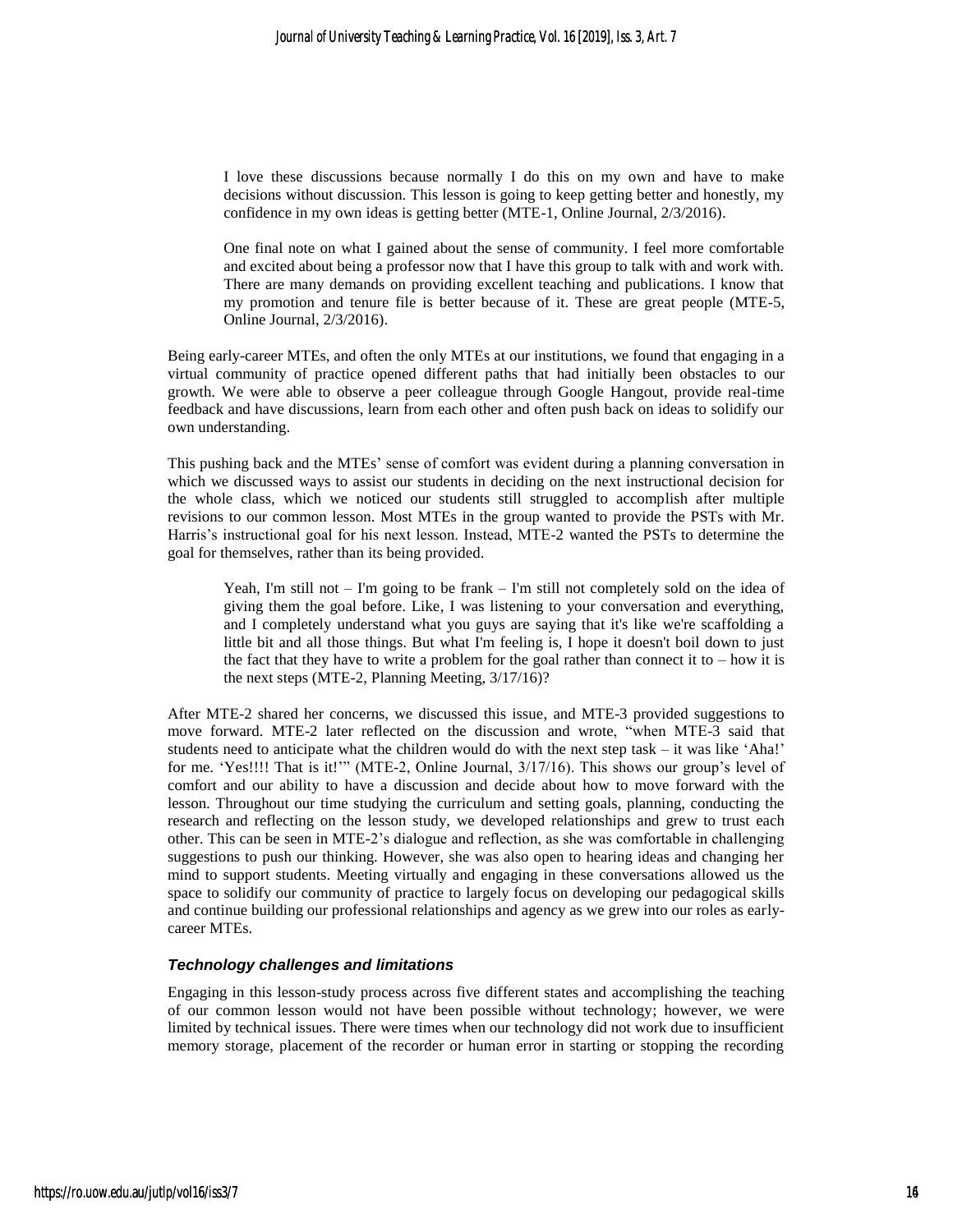(Figure 3), and times when our videos did not capture students' conversations or actions. We were only able to interpret and discuss things captured on video or audio recordings, which may have omitted other important aspects of the lesson or teaching.



**Figure 3. Text message highlighting technology challenge**

## **Conclusions**

Through the process of technology-facilitated lesson study, we grew into a virtual community of practice focused on our teaching and instruction. We reflected on our teaching practice, gained understanding of our PSTs' thinking, learned strategies to develop our PSTs' thinking and grew as early-career higher-education faculty members. Perhaps one of the biggest impacts has been the degree to which many of the effects of the study have lasted. We continue to hold weekly virtual meetings during which we share teaching resources, contact one another when we have questions about teaching different topics and share classroom successes and challenges with one another. We continue to engage in multiple research activities together, such as presenting at conferences, publishing papers and brainstorming ideas for other individual research projects. Participating in the technology-facilitated lesson study provided us with learning opportunities to grow as professionals and supported us to create meaningful learning experiences for our PSTs. The sections below outline the future research directions stemming from this paper and discuss implications for higher education.

### *Future work*

The development of a lesson to study led not only to our development as classroom instructors, but to our becoming part of a virtual community of practice. Traditionally lesson study focuses on the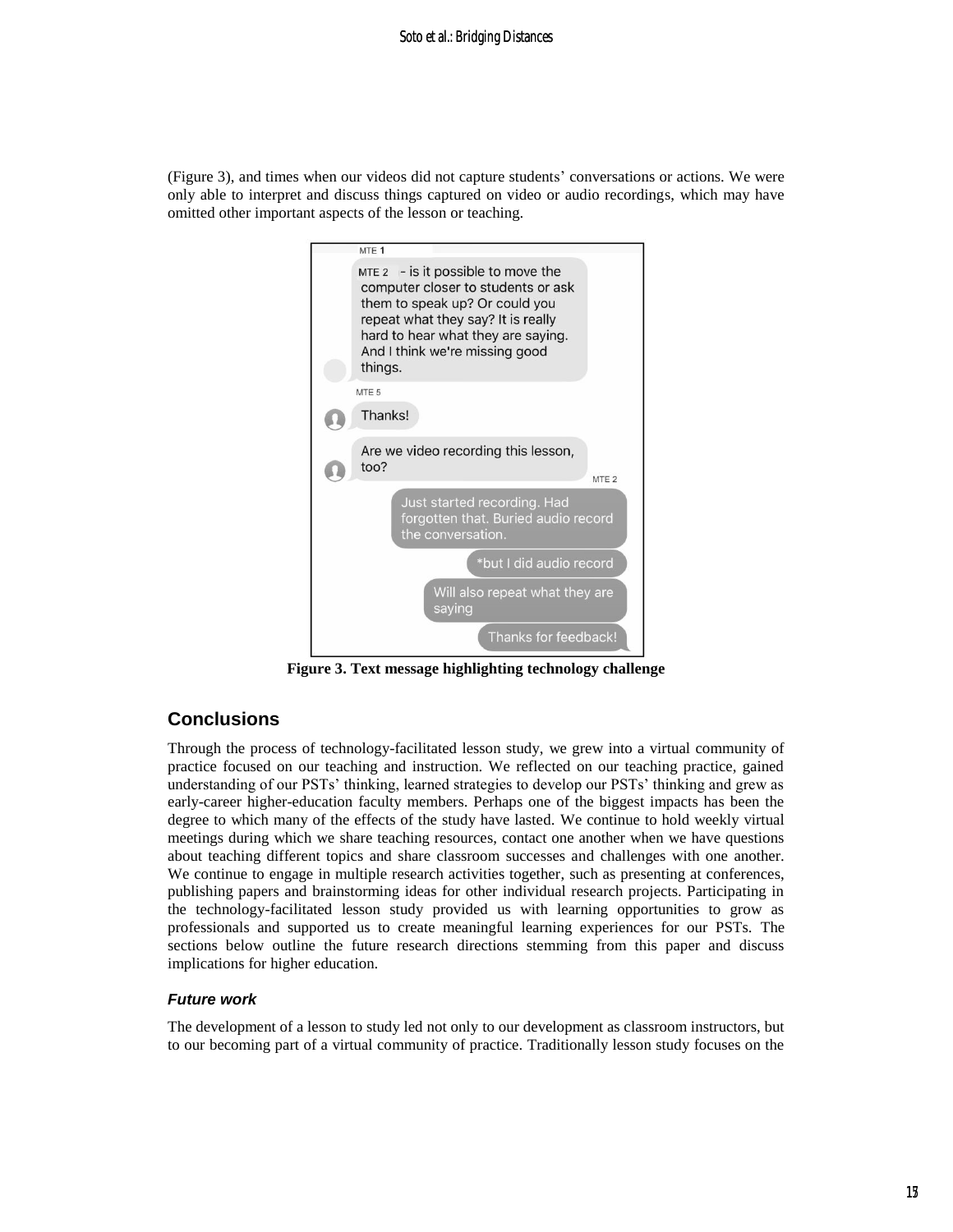increased learning of the students; however, we extended the lesson-study methodology to investigate how engaging in this technology-facilitated lesson study supported our learning. In Xu and Pedder's (2014) review of the research on lesson study from 2002-2017 that spanned the globe and pre-K-16 education, they found that only 7% of the research articles focused on teacher learning through lesson study. Future work could investigate this process of learning through lesson study. As Xu and Pedder (2014) state, "There remains a great deal of further research and conceptual work to do before [there is] a well-developed explanatory theory of teachers' and students' learning in [lesson study] contexts" (p. 46). Our next step with this research is to contribute towards a theory of our learning through lesson study. Having formed a community of practice through our technology-facilitated lesson-study process, we could use Wenger's (1998) social theory of learning to investigate our learning along the Wenger's four dimensions: community (learning as belonging), meaning (learning as experience), practice (learning as doing) and identity (learning as becoming) (p. 5).

#### *Implications*

Although we met through the STaR program, we believe there are ways for other higher-education faculty members to engage in similar professional-development opportunities and create virtual communities of practices. One suggestion is to reach out to other faculty either at their own university or through professional organisations. While the following observation from Yoshida (2012, p.149) was specifically for K-12 teachers, we believe it applies directly to our work as MTEs:

To build a community of professional learning or lesson study where teachers can learn from each other, we need to break the barrier of isolation. Isolation is an enemy of lesson study and precludes the improvement of experience and knowledge in teaching and learning by teachers. We need to think about how we can share our experiences and knowledge gained from lesson study within and across schools to support student learning and understanding.

Thus, we call on higher-education organisations around the world to provide structure and space for virtual communities of practice at the university level to develop and participate in lesson studies, and we call on national and international associations to do the same at conferences. Perhaps through initial face-to-face meetings at conferences, higher-education faculty members at different institutions can discuss mutual interests and develop into virtual communities of practice that can choose a topic for completing a lesson study.

We also call on higher-education institutions to ensure that faculty have access to up-to-date technology that supports collaboration. Since the time that we conducted our lesson study, the advances and availability of technology have changed. For one, we have now switched to Zoom for our teleconferencing meetings, which allows us to record our conversations within the program and text in real time, and has been more stable than Google Hangouts. Some of us work at institutions that have professional accounts with Zoom, and we are allowed to take full advantage of the program's capabilities. Finally, we call on members of the administration to encourage and support new tenure-track faculty members' collaboration rather than pushing for sole authorships and research. As Crespo (2016, p. 12) writes, "Educational problems are much too big for any one of us to take on and solve by ourselves, and...it will take...a whole village of committed mathematics educators to make the kinds of changes we are all striving to make."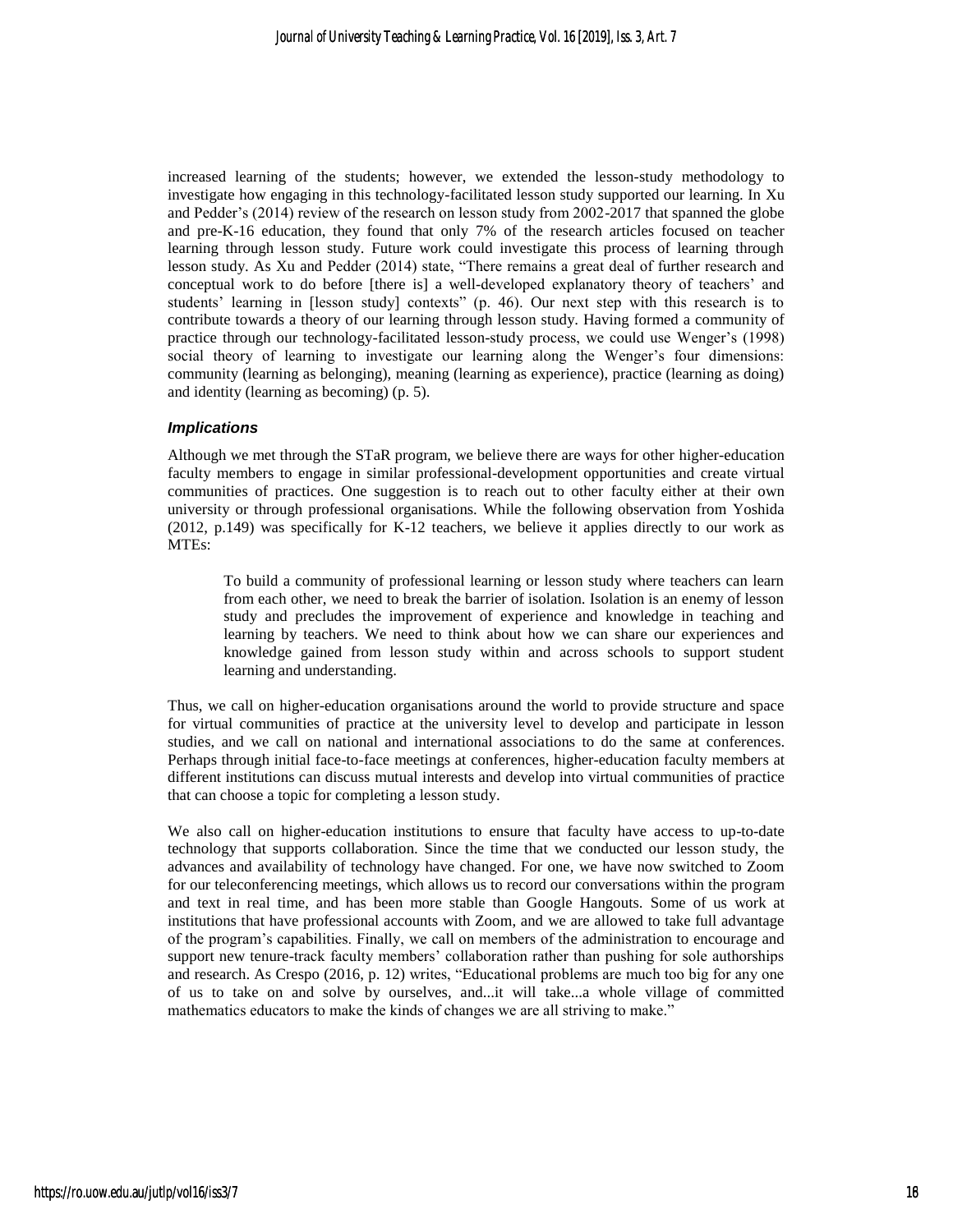With the advances in technology, these villages can now cross geographical locations and assist higher-education faculty members as they continue their professional development through participating in technology-facilitated lesson studies.

### **References**

- Ambrose, R, Baek, J & Carpenter, T 2003, 'Children's invention of multidigit multiplication and division algorithms', in AJ Baroody & A Dowker (eds), *The development of arithmetic concepts and skills: Constructive adaptive expertise*, Routledge, New York, pp. 305-336.
- Appelgate, M, Dick, L, Soto, M & Gupta, D in press, 'Growing a greater understanding of multiplication through Lesson Study: Mathematics teacher educators' professional development', *Mathematics Enthusiast.*
- Ball, D & Bass, H 2003, 'Making mathematics reasonable in school' in WG Martin and D Shifter (eds), *A research companion to principles and standards for school mathematics*, National Council of Teachers of Mathematics, Reston, Virginia, pp. 27-44.
- Conole, G & Dyke, M 2004, 'What are the affordances of information and communication technologies?', *Research in Learning Technology*, vol. 12, no. 2, pp. 113-124.
- Carpenter, T, Fennema, E, Franke, ML, Levi, L & Empson, S 2015, *Children's Mathematics*. Heinemann, Portsmouth, NH.
- Cerbin, B 2011, *Lesson study: Using classroom inquiry to improve teaching and learning in higher education*, Stylus Publishing, Sterling, VA.
- Chenault, K 2017, 'Building Collaborative Pedagogy: Lesson Study in Higher Education', *College Quarterly*, vol. 20, no. 1, viewed 13 May 2019, <http://collegequarterly.ca/2017-vol20num01-winter/building-collaborative-pedagogy-lesson-study-in-higher-education.html>.
- Chinnappan, M 2005, 'Prospective teacher's representation of multiplication', in P Clarkson & A Downton (eds), *28th Conference of the Mathematics Education Research Group of Australasia,* MERGA, Sydney, pp. 249-256.
- Cooney, A, Darcy, E & Casey, D 2018, 'Integrating reading and writing: supporting students' writing from source', *Journal of University Teaching & Learning Practice*, vol. 15, no. 5, pp. 1-18.
- Cooper, S, Wilkerson, T, Eddy, C, Kamen, M, Marble, S, Junk, D & Sawyer, C 2011, 'Lesson study among mathematics educators: Professional collaboration enabled through a virtual faculty learning community', *Learning Communities Journal*, vol. 3, pp. 21-40.
- Crespo, S 2016, 'En la lucha/in the struggle: Researching to make a difference in mathematics education', in MB Wood, EE Turner, M Civil & JA Eli (eds), *Proceedings of the 38th annual meeting of the North American Chapter of the International Group for the Psychology of Mathematics Education* , University of Arizona, Tucson, pp. 2-14.
- Creswell, JW 2007, *Qualitative inquiry and research design: Choosing among five approaches*, Sage Publications, Thousand Oaks, CA.
- Demir, K, Czerniak, CM & Hart, LC 2013, 'Implementing Japanese Lesson Study in a Higher Education Context', *Journal of College Science Teaching*, vol. 42, no. 4, pp. 22-27.
- Farnsworth, V, Kleanthous, I & Wenger-Trayner, E 2016, 'Communities of Practice as a Social Theory of Learning: A Conversation with Etienne Wenger', *British Journal of Educational Studies*, vol. 64, no. 2, pp. 139-160.
- Flecknoe, SJ, Choate, JK, Davis, EA, Hodgson, YM, Johanesen, PA, Macaulay, JO, Murphy, K, Sturrock, WJ & Rayner, GM 2017, 'Redefining Academic Identity in an Evolving Higher Education Landscape', *Journal of University Teaching & Learning Practice*, vol. 14, no. 142, pp. 1-18.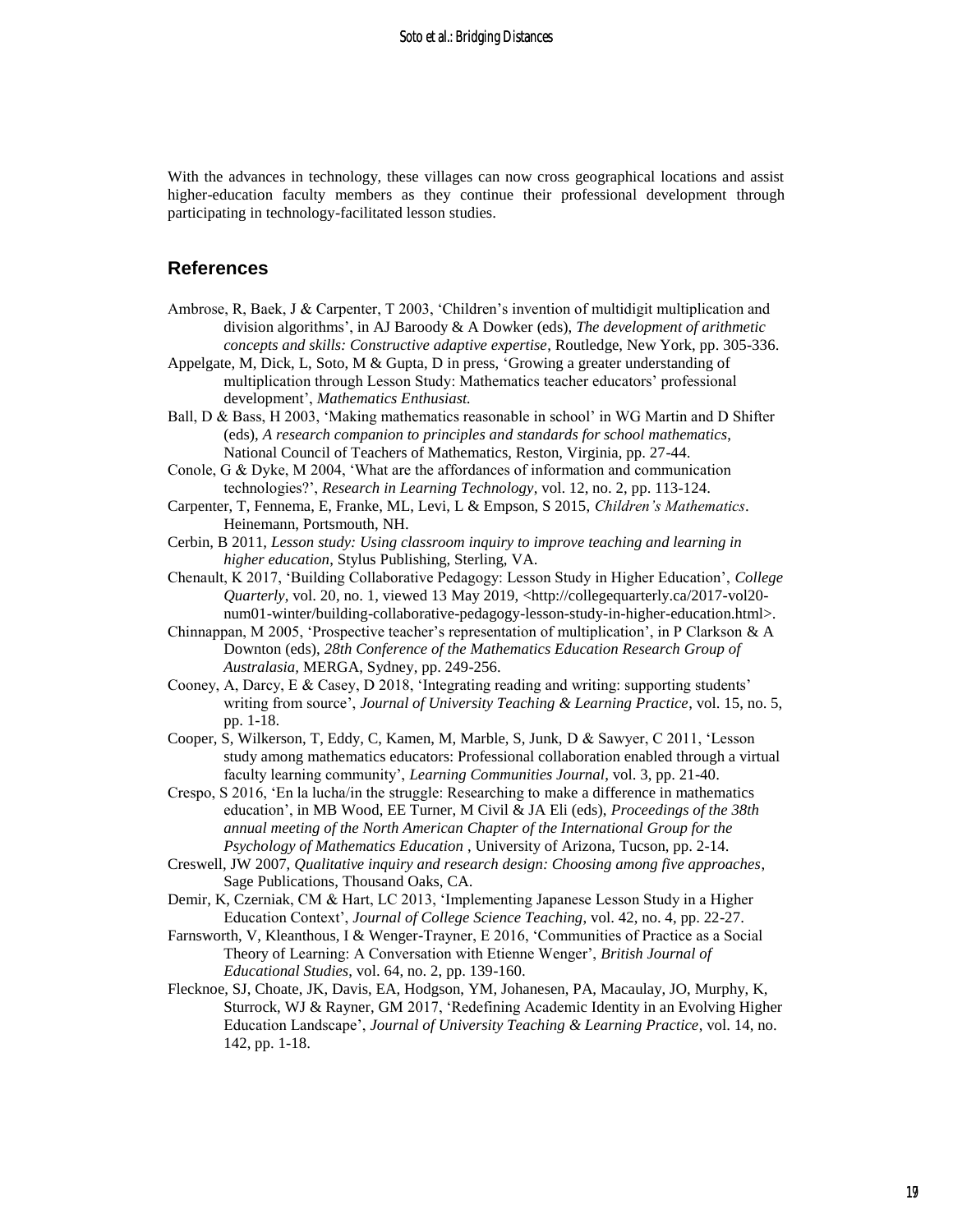- Gupta, D, Soto, M, Dick, L, Broderick, S & Appelgate, M 2018, 'Noticing and deciding the next steps for teaching: A cross-university study with elementary pre-service teachers' in GJ Stylianides & K Hino (eds), *Research advances in the mathematical education of preservice elementary teachers – An international perspective*, Springer, Cham, pp.261-275.
- Hoadley, C 2012, 'What is a community of practice and how can we support it?', in D Jonassen  $\&$ S Land (eds), *Theoretical foundations of learning environments*, Routledge, New York, pp. 287-300.
- Huinker, D & Bill, V 2017, *Taking action: Implementing effective mathematics teaching practices in K–grade 5,* National Council of Teachers of Mathematics, Reston, VA.
- Jacobs, VR, Lamb, LL & Philipp, RA 2010, 'Professional noticing of children's mathematical thinking', *Journal for Research in Mathematics Education*, pp. 169-202.
- Jacobs, VR & Spangler, DA 2017, 'Research on core practices in K-12 mathematics teaching', in J Cai (ed), *Compendium for research in mathematics education,* National Council of Teachers of Mathematics, Reston, VA.
- Jita, L & Vandeyar, S 2006, 'The Relationship between the mathematics identities of primary school teachers and new curriculum reforms in South Africa', *Perspectives in Education,*  vol. 24, no. 1, pp. 39-52.
- Kamen, M, Junk, DL, Marble, S, Cooper, S, Eddy, CM, Wilkerson, TL & Sawyer, C 2011, Walking the talk: Lessons learned by university mathematics methods instructors implementing lesson study for their own professional development, in LC Hart, AS Alston & A Murata (eds), *Lesson study research and practice in mathematics education*, Springer, Dordrecht, The Netherlands, pp. 165-174.
- Lave, J & Wenger, E 1991, *Situated learning: Legitimate peripheral participation*, Cambridge University Press, Cambridge, UK.
- Lewis, C & Hurd, J 2011, *Lesson study step by step: How teacher learning communities improve instruction*, Heinemann, Portsmouth, NH.
- Lewis, CC, Perry, RR & Hurd, J 2009, 'Improving mathematics instruction through lesson study: A theoretical model and North American case', *Journal of Mathematics Teacher Education*, vol. 12, no. 4, pp. 285-304.
- McDonald J & Cater-Steel, A (eds), 2017, *Implementing communities of practice in higher education: Dreamers and schemers*, Springer, Singapore.
- Nickerson, SD, Fredenberg, M & Druken, BK, 2014, 'Hybrid lesson study: extending lesson study on-line', *International Journal for Lesson and Learning Studies*, vol. 3, no. 2, pp.152- 169.
- Schultz, M. & O'Brien, G 2017, 'The Australian Chemistry Discipline Network: A supportive community of practice in a hard science', in J McDonald J & A Cater-Steel (eds), *Implementing Communities of Practice in Higher Education*, Springer, Singapore, pp. 501-530.
- Simons, H 2009, *Case study research in practice*, SAGE, London.
- Skultety, L, Gonzalez, G & Vargas, G 2017, 'Using technology to support teachers' lesson adaptations during lesson study', *Journal of Technology and Teacher Education*, vol. 25, no. 2, pp. 185-213.
- Teuscher, D, Switzer, JM & Morwood, T 2016, 'Unpacking the practice of probing student thinking', *Mathematics Teacher Educator*, vol. 5, no. 1, pp. 47-64.
- Trivett, J 1980, 'The Multiplication Table: To Be Memorized or Mastered?', *For the Learning of Mathematics*, vol. 1, no. 1, pp. 21-25.
- Uchiyama, KP & Radin, JL 2009, 'Curriculum mapping in higher education: A vehicle for collaboration', *Innovative Higher Education*, vol. 33, no. 4, pp. 271-280.
- Wenger, E, McDermott, RA & Snyder, W 2002, *Cultivating communities of practice: A guide to managing knowledge*, Harvard Business Press, Boston, MA.